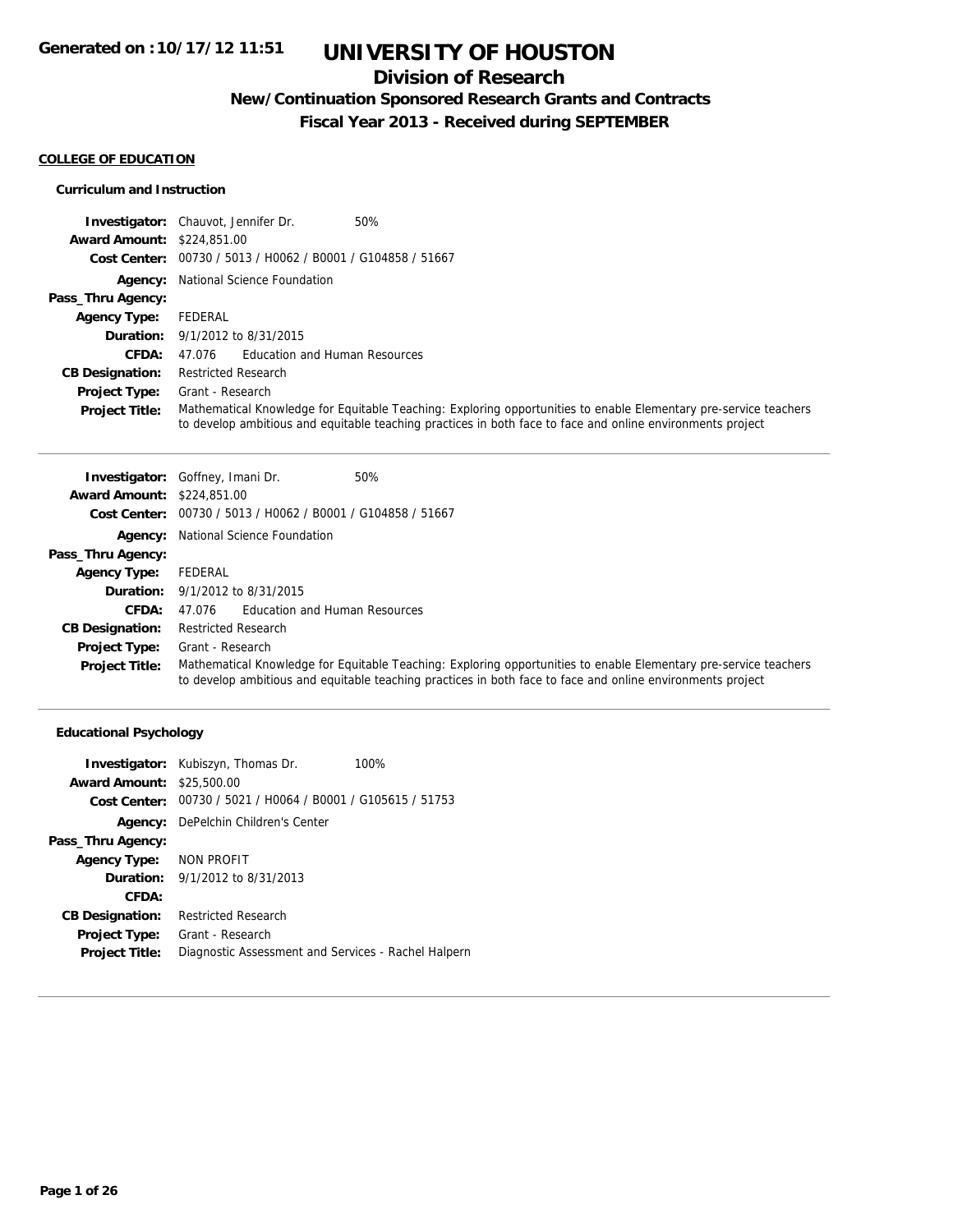## **Division of Research**

## **New/Continuation Sponsored Research Grants and Contracts**

**Fiscal Year 2013 - Received during SEPTEMBER**

### **COLLEGE OF EDUCATION**

### **Educational Psychology**

| 100%<br><b>Investigator:</b> Wolters, Christopher A. Dr.       |
|----------------------------------------------------------------|
| <b>Award Amount: \$177,688.00</b>                              |
| Cost Center: 00730 / 5013 / H0064 / H0001 / G100825 / 46649    |
| Agency: U.S. Department of Education                           |
|                                                                |
| FEDERAL                                                        |
| <b>Duration:</b> 6/15/2010 to 8/15/2013                        |
| Graduate Assistance in Areas of National Need<br>84.200        |
| Non Research                                                   |
| Grant - Scholarship/Fellowship                                 |
| Fellowship in Educational Evaluation, Assessment, and Research |
|                                                                |

#### **COLLEGE OF LIBERAL ARTS AND SOCIAL SCIENCES**

### **Economics**

| <b>Investigator:</b> Liu, Elaine Dr. |                                                             | 100%                                                                                       |
|--------------------------------------|-------------------------------------------------------------|--------------------------------------------------------------------------------------------|
| <b>Award Amount: \$25,000.00</b>     |                                                             |                                                                                            |
|                                      | Cost Center: 00730 / 5021 / H0122 / B0001 / G104420 / 51337 |                                                                                            |
|                                      |                                                             | <b>Agency:</b> Chiang Ching-Kuo Foundation for International Scholarly Exchange            |
| Pass_Thru Agency:                    |                                                             |                                                                                            |
| Agency Type: FOUNDATION              |                                                             |                                                                                            |
|                                      | <b>Duration:</b> 9/1/2012 to 8/31/2013                      |                                                                                            |
| CFDA:                                |                                                             |                                                                                            |
| <b>CB Designation:</b>               | <b>Restricted Research</b>                                  |                                                                                            |
| Project Type:                        | Grant - Research                                            |                                                                                            |
| <b>Project Title:</b>                |                                                             | Non-Cognitive Ability, Trust and Technology Adoption: Evidence from Farmers in Rural China |

## **Psychology**

| <b>Investigator:</b> Zvolensky, Michael Dr. |                            |                                                             | 100% |
|---------------------------------------------|----------------------------|-------------------------------------------------------------|------|
| <b>Award Amount: \$68,640.00</b>            |                            |                                                             |      |
|                                             |                            | Cost Center: 00730 / 5013 / H0125 / B0001 / G104389 / 50181 |      |
| Agency:                                     |                            | Southern Methodist University                               |      |
| Pass_Thru Agency:                           |                            | NIH/Division of Research Grants                             |      |
| <b>Agency Type:</b>                         | FFDFRAL                    |                                                             |      |
| <b>Duration:</b> 9/1/2011 to 8/31/2013      |                            |                                                             |      |
| CFDA:                                       | 93.279                     | Drug Abuse Research Programs                                |      |
| <b>CB Designation:</b>                      | <b>Restricted Research</b> |                                                             |      |
| <b>Project Type:</b>                        | Grant - Research           |                                                             |      |
| <b>Project Title:</b>                       |                            | Exercise Intervention for Smoking                           |      |
|                                             |                            |                                                             |      |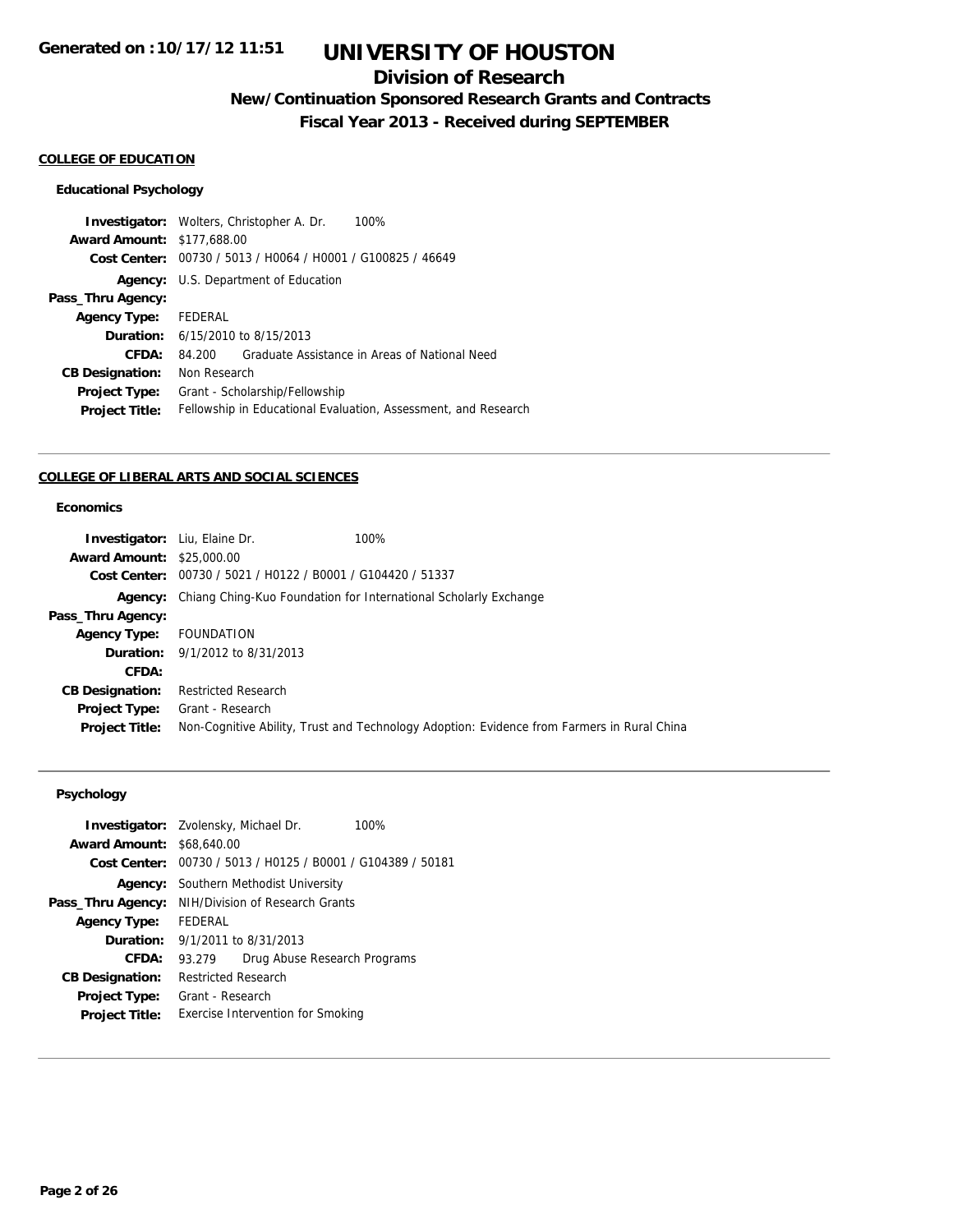## **Division of Research**

## **New/Continuation Sponsored Research Grants and Contracts**

**Fiscal Year 2013 - Received during SEPTEMBER**

### **COLLEGE OF LIBERAL ARTS AND SOCIAL SCIENCES**

### **Psychology**

| 45%<br><b>Investigator:</b> Tian, Siva Dr.                                                  |
|---------------------------------------------------------------------------------------------|
| <b>Award Amount: \$11,060.55</b>                                                            |
| Cost Center: 00730 / 5013 / H0288 / B0001 / G104505 / 51659                                 |
| <b>Agency:</b> National Science Foundation                                                  |
|                                                                                             |
| FEDERAL                                                                                     |
| <b>Duration:</b> 9/1/2012 to 8/31/2015                                                      |
| Mathematical and Physical Sciences<br>47.049                                                |
| <b>Restricted Research</b>                                                                  |
| <b>Project Type:</b> Grant - Research                                                       |
| Collaborative Research: New Developments for Analysis of Two-Way Structured Functional Data |
|                                                                                             |

|                                  | 6%<br><b>Investigator:</b> Mehta, Paras Dr.                                                             |
|----------------------------------|---------------------------------------------------------------------------------------------------------|
| <b>Award Amount: \$59,999.94</b> |                                                                                                         |
|                                  | Cost Center: 00730 / 5013 / H0500 / B0001 / G103586 / 49817                                             |
|                                  | <b>Agency:</b> Centers for Disease Control                                                              |
| Pass_Thru Agency:                |                                                                                                         |
| <b>Agency Type:</b>              | FEDERAL                                                                                                 |
|                                  | <b>Duration:</b> 9/30/2011 to 9/29/2013                                                                 |
| <b>CFDA:</b>                     | 93.535 Affordable Care Act (ACA) Childhood Obesity Research Demonstration                               |
| <b>CB Designation:</b>           | <b>Restricted Research</b>                                                                              |
| Project Type:                    | Grant - Research                                                                                        |
| <b>Project Title:</b>            | Best Evaluation Tools & Techniques for Effective Recommendations for Policies (BETTER Policy Decisions) |
|                                  |                                                                                                         |

### **COLLEGE OF NATURAL SCIENCES AND MATHEMATICS**

### **Biology/Biochemistry**

|                                  | 100%<br><b>Investigator:</b> Colbert-Delcour, Anne Dr.                |
|----------------------------------|-----------------------------------------------------------------------|
| <b>Award Amount: \$50,000.00</b> |                                                                       |
|                                  | <b>Cost Center:</b> $00730 / 5013 / 40104 / 80001 / 6103305 / 49920$  |
| Agency:                          | Research Foundation of the State University of New York               |
| Pass_Thru Agency:                | National Institute of General Medical Sciences                        |
| <b>Agency Type:</b>              | FEDERAL                                                               |
|                                  | <b>Duration:</b> 9/30/2011 to 8/31/2013                               |
| CFDA:                            | Pharmacology, Physiology, and Biological Chemistry Research<br>93.859 |
| <b>CB Designation:</b>           | <b>Restricted Research</b>                                            |
| Project Type:                    | Grant - Research                                                      |
| <b>Project Title:</b>            | Mechanism of the Usher in Assembly and Secretion of Pili              |
|                                  |                                                                       |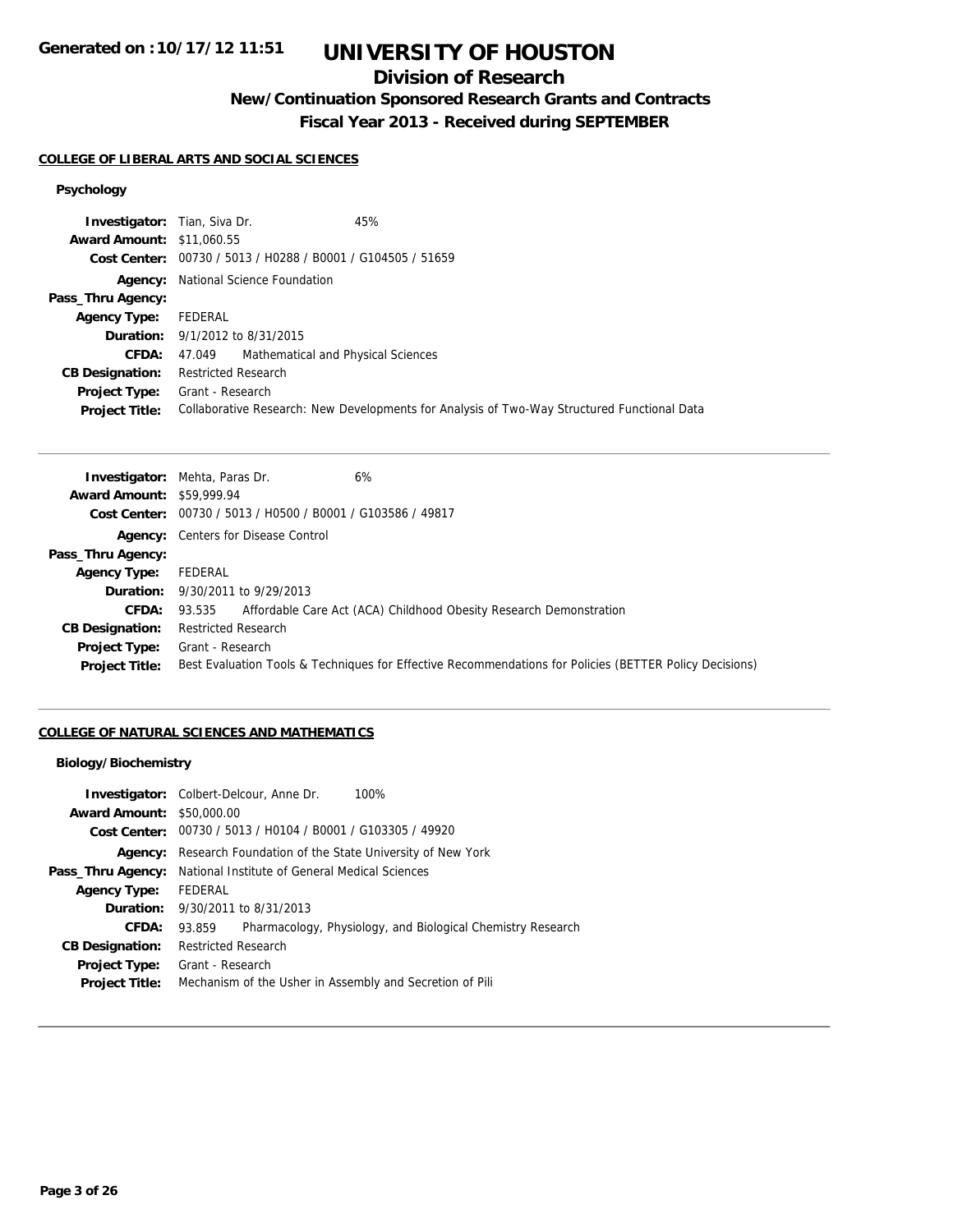## **Division of Research**

**New/Continuation Sponsored Research Grants and Contracts**

**Fiscal Year 2013 - Received during SEPTEMBER**

#### **COLLEGE OF NATURAL SCIENCES AND MATHEMATICS**

### **Biology/Biochemistry**

|                                                   | 100%<br><b>Investigator:</b> Cooper, Tim Dr.                    |
|---------------------------------------------------|-----------------------------------------------------------------|
| <b>Award Amount: \$37,451.00</b>                  |                                                                 |
| Cost Center:                                      | 00730 / 5013 / H0104 / B0001 / G104261 / 50001                  |
|                                                   | <b>Agency:</b> University of Canterbury                         |
| Pass_Thru Agency:                                 | U.S. Army Research Office                                       |
| Agency Type:                                      | FEDERAL                                                         |
| Duration:                                         | 10/1/2011 to 9/30/2013                                          |
| <b>CFDA:</b>                                      | Basic Scientific Research<br>12.431                             |
| <b>CB Designation:</b>                            | <b>Restricted Research</b>                                      |
| <b>Project Type:</b>                              | Grant - Research                                                |
| <b>Project Title:</b>                             | Not different, just better: the adaptive evolution of an enzyme |
|                                                   |                                                                 |
|                                                   |                                                                 |
|                                                   | 100%                                                            |
|                                                   | <b>Investigator:</b> Dryer, Stuart E. Dr.                       |
| <b>Award Amount: \$462,412.00</b><br>Cost Center: | 00730 / 5022 / H0104 / B0001 / C105557 / 51557                  |
| Agency:                                           | Pfizer, Inc.                                                    |
| Pass_Thru Agency:                                 |                                                                 |
| <b>Agency Type:</b>                               | <b>PROFIT</b>                                                   |
| <b>Duration:</b>                                  | 10/1/2012 to 9/30/2014                                          |

**CB Designation:** Restricted Research **Project Type:** Grant - Research **Project Title:** Pharmacological characterisation of TRPC6 channels in isolated and recombinant cell lines

| <b>Award Amount: \$82,500.00</b>       | <b>Investigator:</b> Roman, Gregg Dr.<br>55%<br>Cost Center: 00730 / 5013 / H0104 / B0001 / G102906 / 49082      |
|----------------------------------------|------------------------------------------------------------------------------------------------------------------|
|                                        | <b>Agency:</b> Defense Advanced Research Projects Agency                                                         |
| Pass_Thru Agency:                      |                                                                                                                  |
| <b>Agency Type:</b>                    | FEDERAL                                                                                                          |
|                                        | <b>Duration:</b> 6/23/2011 to 12/22/2013                                                                         |
| <b>CFDA:</b>                           | 12.910 Research and Technology Development                                                                       |
| <b>CB Designation:</b>                 | <b>Restricted Research</b>                                                                                       |
| Project Type:<br><b>Project Title:</b> | Grant - Research<br>A Critical Examination: Transduction of Molecular Vibrations by Drosophila Odorant Receptors |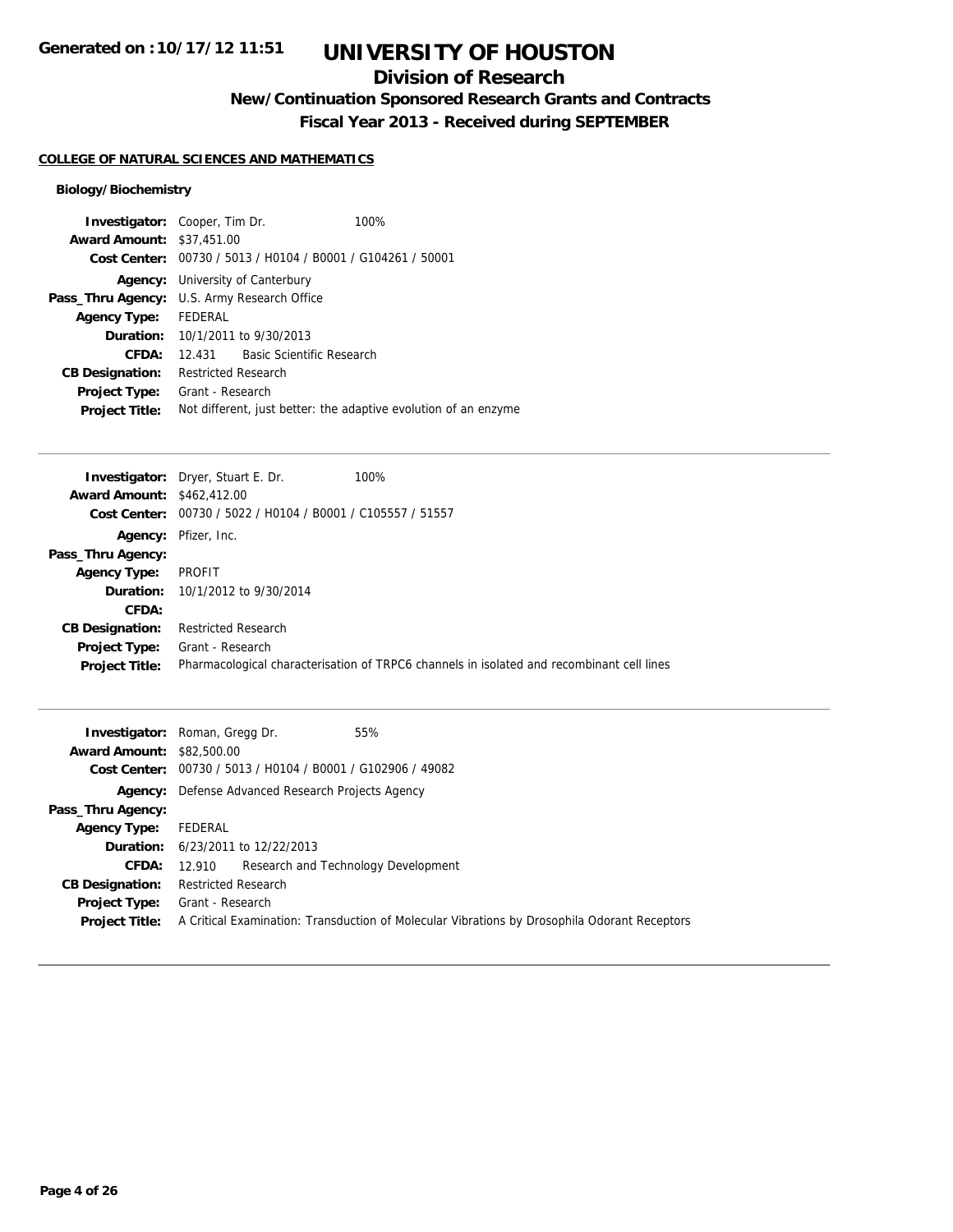## **Division of Research**

## **New/Continuation Sponsored Research Grants and Contracts**

**Fiscal Year 2013 - Received during SEPTEMBER**

### **COLLEGE OF NATURAL SCIENCES AND MATHEMATICS**

### **Chemistry**

| 20%<br><b>Investigator:</b> Cai, Chengzhi Dr.                                                               |
|-------------------------------------------------------------------------------------------------------------|
| <b>Award Amount: \$62,276.20</b>                                                                            |
| Cost Center: 00730 / 5013 / H0114 / B0001 / G104189 / 50786                                                 |
| <b>Agency:</b> National Eye Institute                                                                       |
|                                                                                                             |
| FEDERAL                                                                                                     |
| <b>Duration:</b> $5/1/2012$ to $4/30/2013$                                                                  |
| Vision Research<br>93.867                                                                                   |
| <b>Restricted Research</b>                                                                                  |
| Grant - Research                                                                                            |
| The Role Of Antimicrobial Peptides at the Ocular Surface (changed from Defensins and Corneal Wound Healing) |
|                                                                                                             |

#### **Computer Science**

| <b>Investigator:</b> Gabriel, Edgar Dr. |                            |                                                             | 100%                                                                            |
|-----------------------------------------|----------------------------|-------------------------------------------------------------|---------------------------------------------------------------------------------|
| <b>Award Amount: \$67,268.00</b>        |                            |                                                             |                                                                                 |
|                                         |                            | Cost Center: 00730 / 5013 / H0108 / B0001 / G097543 / 44023 |                                                                                 |
| Agency:                                 |                            | National Science Foundation                                 |                                                                                 |
| Pass_Thru Agency:                       |                            |                                                             |                                                                                 |
| <b>Agency Type:</b>                     | FEDERAL                    |                                                             |                                                                                 |
|                                         |                            | <b>Duration:</b> $2/15/2009$ to $1/31/2014$                 |                                                                                 |
| CFDA:                                   | 47.070                     |                                                             | Computer and Information Science and Engineering (CISE)                         |
| <b>CB Designation:</b>                  | <b>Restricted Research</b> |                                                             |                                                                                 |
| <b>Project Type:</b>                    | Grant - Research           |                                                             |                                                                                 |
| <b>Project Title:</b>                   |                            |                                                             | 'CAREER: Dynamic Run-Time Tuning of Parallel, Adaptive and Hybrid Applications' |
|                                         |                            |                                                             |                                                                                 |

| <b>Investigator:</b> Gabriel, Edgar Dr. |                                          |                                                             | 33%                                                              |
|-----------------------------------------|------------------------------------------|-------------------------------------------------------------|------------------------------------------------------------------|
| <b>Award Amount: \$82,500.00</b>        |                                          |                                                             |                                                                  |
|                                         |                                          | Cost Center: 00730 / 5013 / H0108 / B0001 / G105009 / 51679 |                                                                  |
|                                         | <b>Agency:</b> U.S. Department of Energy |                                                             |                                                                  |
| Pass_Thru Agency:                       |                                          |                                                             |                                                                  |
| <b>Agency Type:</b>                     | FEDERAL                                  |                                                             |                                                                  |
| <b>Duration:</b> 9/1/2012 to 8/31/2013  |                                          |                                                             |                                                                  |
| CFDA:                                   | 81.049                                   |                                                             | Office of Energy Research Financial Assistance Program           |
| <b>CB Designation:</b>                  | <b>Restricted Research</b>               |                                                             |                                                                  |
| <b>Project Type:</b>                    |                                          | Co-Op Agreement - Research                                  |                                                                  |
| <b>Project Title:</b>                   |                                          |                                                             | An eXascale PRogramming Environment and System Software (XPRESS) |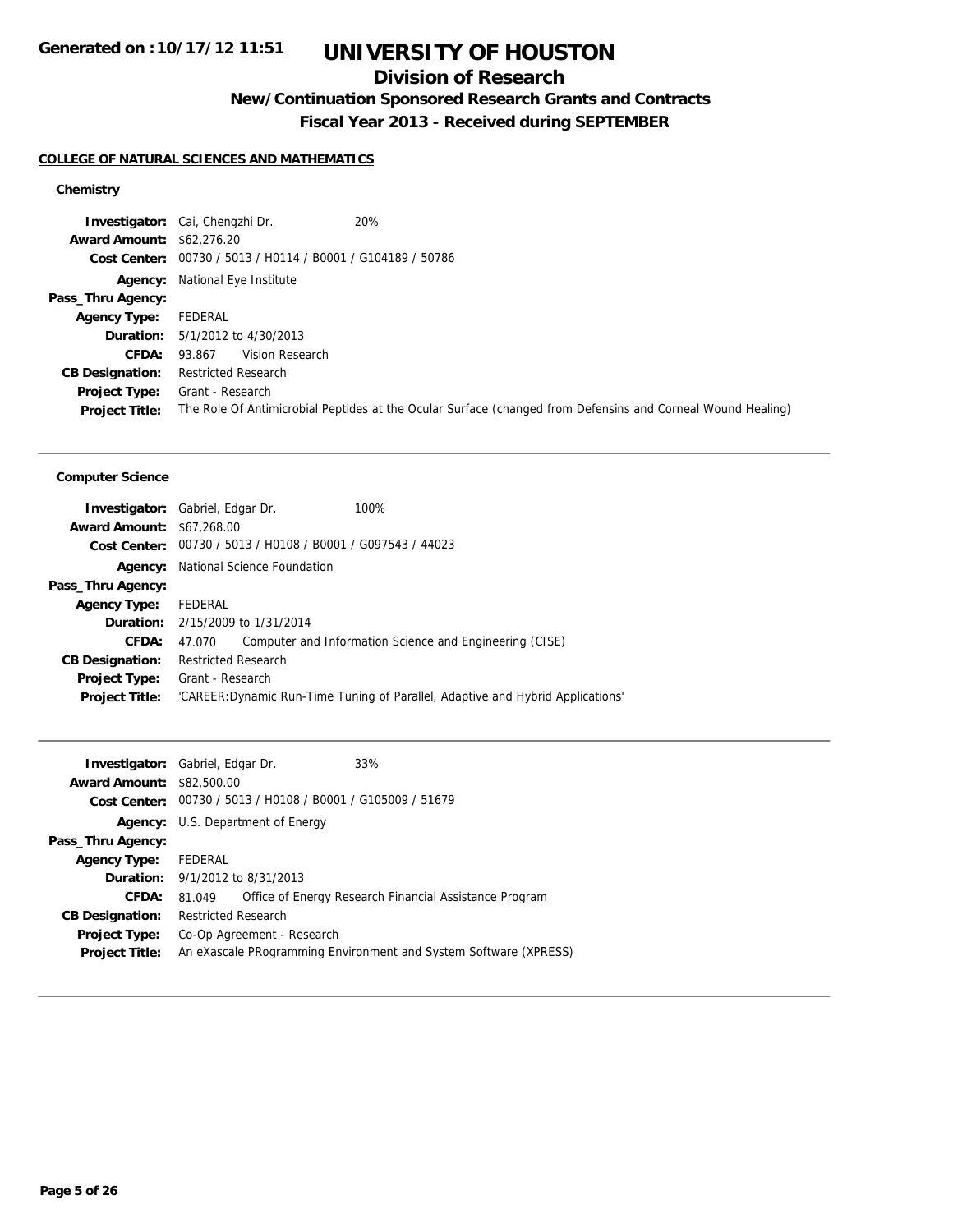## **Division of Research**

## **New/Continuation Sponsored Research Grants and Contracts**

**Fiscal Year 2013 - Received during SEPTEMBER**

### **COLLEGE OF NATURAL SCIENCES AND MATHEMATICS**

#### **Computer Science**

|                                   | 100%<br><b>Investigator:</b> Huang, Shou-Hsuan Dr.                                    |
|-----------------------------------|---------------------------------------------------------------------------------------|
| <b>Award Amount: \$177,688.00</b> |                                                                                       |
|                                   | Cost Center: 00730 / 5013 / H0108 / B0001 / G100844 / 46966                           |
|                                   | <b>Agency:</b> U.S. Department of Education                                           |
| Pass_Thru Agency:                 |                                                                                       |
| <b>Agency Type:</b>               | FEDERAL                                                                               |
|                                   | <b>Duration:</b> 8/16/2010 to 8/15/2013                                               |
| CFDA:                             | 84.200 Graduate Assistance in Areas of National Need                                  |
| <b>CB Designation:</b>            | Non Restricted Research                                                               |
| <b>Project Type:</b>              | Grant - Research                                                                      |
| <b>Project Title:</b>             | DOCTORAL TRAINING IN COMPUTER/COMPUTATIONAL SCIENCES AND INFORMATION SECURITY (GAANN) |

|                                   | <b>Investigator:</b> Cheng, Albert M. K. Dr.<br>100%                         |
|-----------------------------------|------------------------------------------------------------------------------|
| <b>Award Amount: \$399,999.00</b> |                                                                              |
|                                   | Cost Center: 00730 / 5013 / H0108 / B0001 / G104770 / 51705                  |
| Agency:                           | National Science Foundation                                                  |
| Pass_Thru Agency:                 |                                                                              |
| <b>Agency Type:</b>               | FEDERAL                                                                      |
|                                   | <b>Duration:</b> 9/1/2012 to 8/31/2015                                       |
| <b>CFDA:</b>                      | Computer and Information Science and Engineering (CISE)<br>47.070            |
| <b>CB Designation:</b>            | <b>Restricted Research</b>                                                   |
| <b>Project Type:</b>              | Grant - Research                                                             |
| <b>Project Title:</b>             | SHF: Small: Real-Time Scheduling and Analysis of Functional Reactive Systems |
|                                   |                                                                              |

|                                  | <b>Investigator:</b> Chapman, Barbara M. Dr.<br>34%              |
|----------------------------------|------------------------------------------------------------------|
| <b>Award Amount: \$85,000.00</b> |                                                                  |
|                                  | Cost Center: 00730 / 5013 / H0108 / B0001 / G105009 / 51679      |
|                                  | <b>Agency:</b> U.S. Department of Energy                         |
| Pass_Thru Agency:                |                                                                  |
| <b>Agency Type:</b>              | FEDERAL                                                          |
|                                  | <b>Duration:</b> $9/1/2012$ to $8/31/2013$                       |
| CFDA:                            | Office of Energy Research Financial Assistance Program<br>81.049 |
| <b>CB Designation:</b>           | <b>Restricted Research</b>                                       |
| Project Type:                    | Co-Op Agreement - Research                                       |
| <b>Project Title:</b>            | An eXascale PRogramming Environment and System Software (XPRESS) |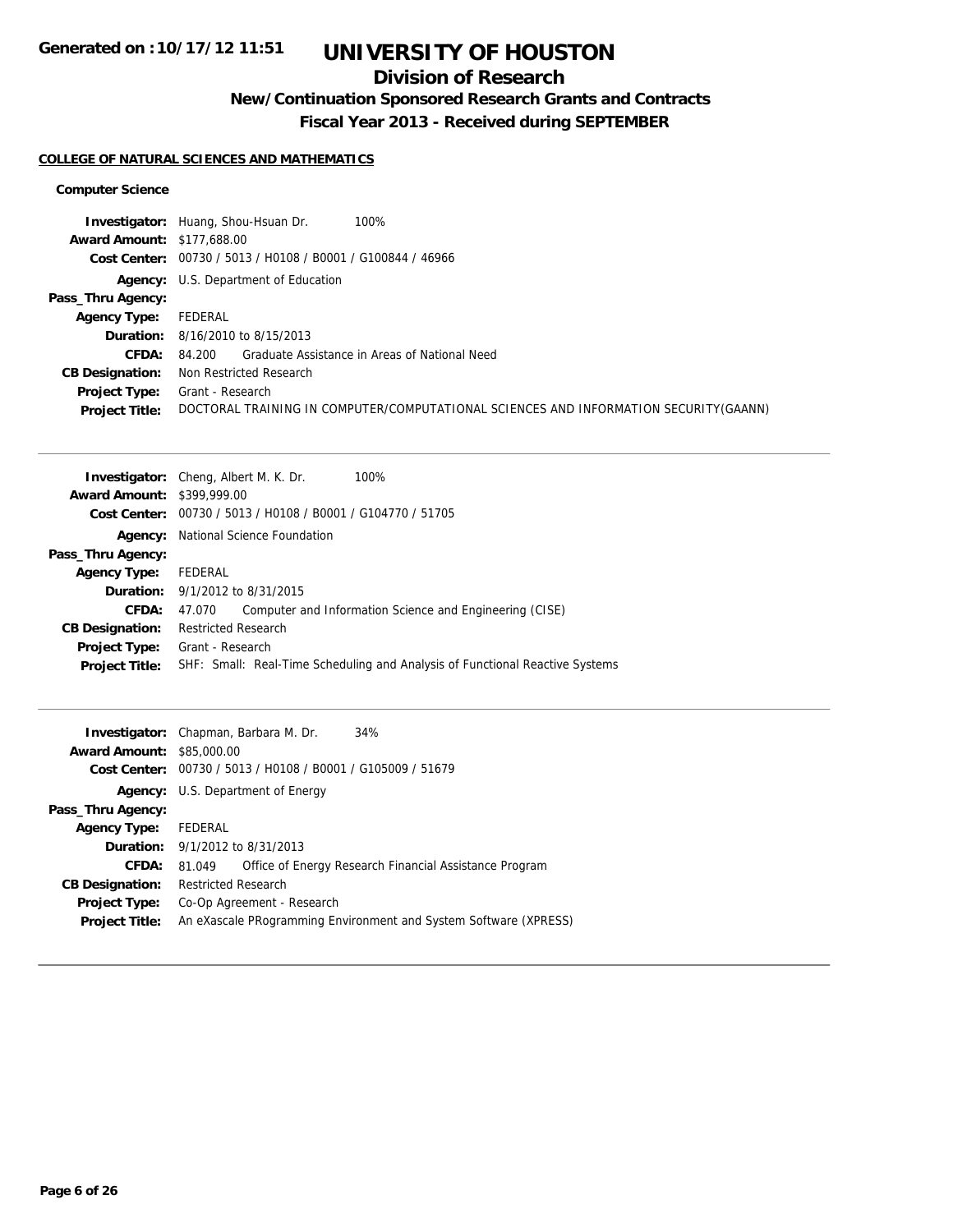## **Division of Research**

**New/Continuation Sponsored Research Grants and Contracts**

**Fiscal Year 2013 - Received during SEPTEMBER**

#### **COLLEGE OF NATURAL SCIENCES AND MATHEMATICS**

#### **Earth & Atmospheric Sciences**

**Investigator:** Mann, Paul Dr. 100% **Award Amount:** \$60,000.00 **Cost Center:** 00730 / 5022 / H0109 / B0001 / G103956 / 49251 **Agency:** Various Private Profit Agencies **Pass\_Thru Agency: Agency Type:** PROFIT **Duration:** 6/1/2011 to 8/31/2014 **CFDA: CB Designation:** Restricted Research **Project Type:** Contract - Research **Project Title:** Caribbean Basins, Tectonics, and Hydrocarbons - Phase III

#### **Mathematics**

|                                 | Investigator: Onofrei, Daniel Dr.                           | 100% |
|---------------------------------|-------------------------------------------------------------|------|
| <b>Award Amount: \$7,000.00</b> |                                                             |      |
|                                 | Cost Center: 00730 / 5021 / H0110 / B0001 / G105013 / 51629 |      |
| Agency:                         | The Simons Foundation                                       |      |
| Pass_Thru Agency:               |                                                             |      |
| Agency Type: FOUNDATION         |                                                             |      |
|                                 | <b>Duration:</b> 9/1/2012 to 8/31/2017                      |      |
| CFDA:                           |                                                             |      |
| <b>CB Designation:</b>          | <b>Restricted Research</b>                                  |      |
| <b>Project Type:</b>            | Grant - Research                                            |      |
| <b>Project Title:</b>           | Active manipulation of acoustic/electromagnetic fields      |      |

|                                 | <b>Investigator:</b> Torok, Andrei Dr.                      | 100% |
|---------------------------------|-------------------------------------------------------------|------|
| <b>Award Amount: \$7,000.00</b> |                                                             |      |
|                                 | Cost Center: 00730 / 5021 / H0110 / B0001 / G104972 / 51714 |      |
|                                 | <b>Agency:</b> The Simons Foundation                        |      |
| Pass_Thru Agency:               |                                                             |      |
| Agency Type: FOUNDATION         |                                                             |      |
|                                 | <b>Duration:</b> 9/1/2012 to 8/31/2017                      |      |
| CFDA:                           |                                                             |      |
| <b>CB Designation:</b>          | <b>Restricted Research</b>                                  |      |
|                                 | <b>Project Type:</b> Grant - Research                       |      |
| <b>Project Title:</b>           | Properties of dynamical systems with some hyperbolicity     |      |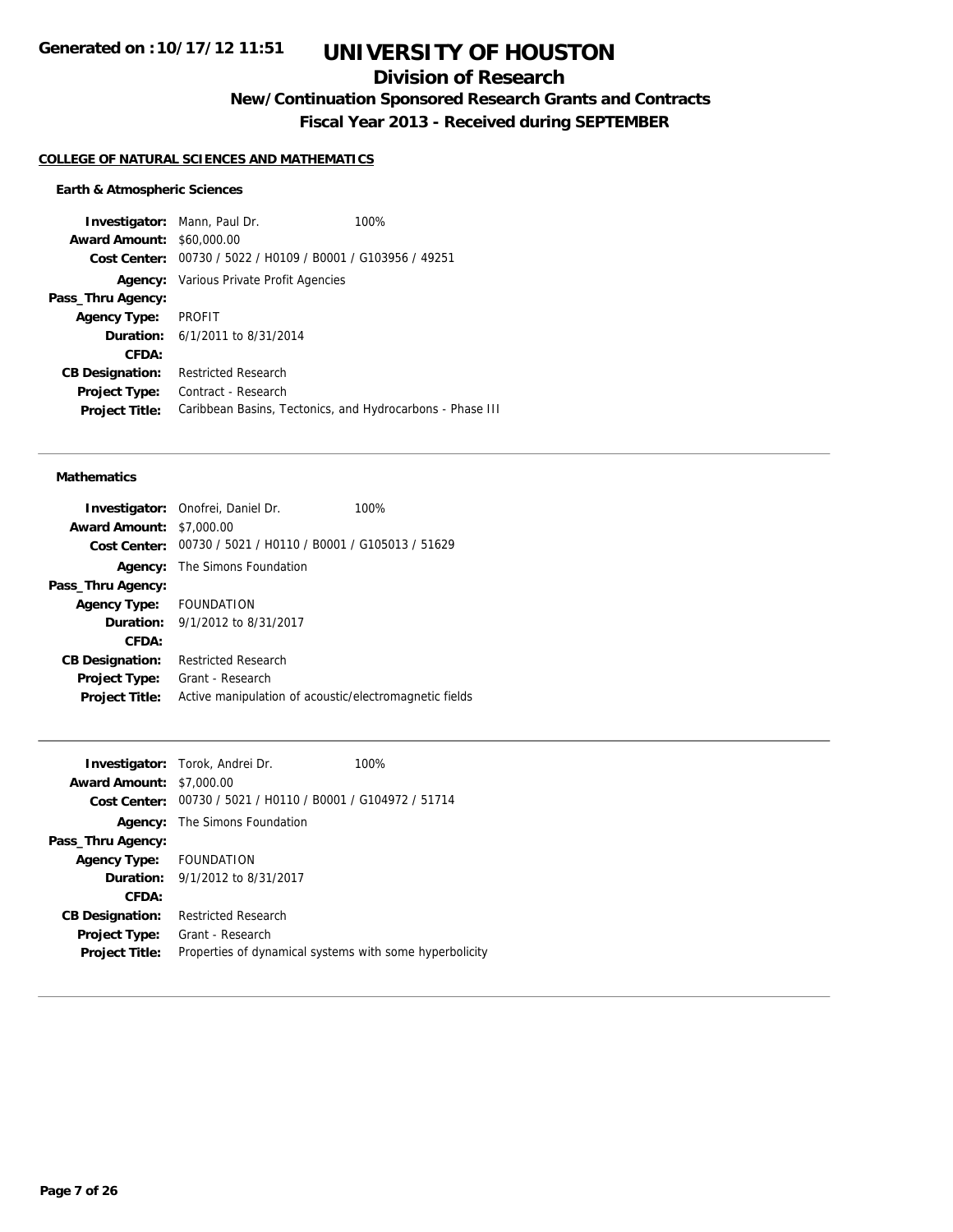## **Division of Research**

# **New/Continuation Sponsored Research Grants and Contracts**

**Fiscal Year 2013 - Received during SEPTEMBER**

### **COLLEGE OF NATURAL SCIENCES AND MATHEMATICS**

### **Mathematics**

|                                   | <b>Investigator:</b> Labate, Demetrio Dr.<br>100%                                                    |
|-----------------------------------|------------------------------------------------------------------------------------------------------|
| <b>Award Amount: \$116,703.00</b> |                                                                                                      |
|                                   | Cost Center: 00730 / 5013 / H0110 / B0001 / G100644 / 47314                                          |
|                                   | <b>Agency:</b> National Science Foundation                                                           |
| Pass_Thru Agency:                 |                                                                                                      |
| <b>Agency Type:</b>               | FEDERAL                                                                                              |
|                                   | <b>Duration:</b> 10/1/2010 to 9/30/2013                                                              |
| <b>CFDA:</b>                      | 47.049 Mathematical and Physical Sciences                                                            |
| <b>CB Designation:</b>            | <b>Restricted Research</b>                                                                           |
|                                   | <b>Project Type:</b> Grant - Research                                                                |
| <b>Project Title:</b>             | Analysis and Processing of Multidimensional Data Using Sparse Directional Multiscale Representations |

#### **Physics**

| <b>Investigator:</b> Paulose, Maggie Dr.           |                                      |                                                             | 100%                                                   |
|----------------------------------------------------|--------------------------------------|-------------------------------------------------------------|--------------------------------------------------------|
| <b>Award Amount: \$113,412.00</b>                  |                                      |                                                             |                                                        |
|                                                    |                                      | Cost Center: 00730 / 5013 / H0112 / B0001 / G105689 / 51740 |                                                        |
|                                                    | <b>Agency:</b> Saxet Surface Science |                                                             |                                                        |
| <b>Pass_Thru Agency:</b> U.S. Department of Energy |                                      |                                                             |                                                        |
| <b>Agency Type:</b>                                | FEDERAL                              |                                                             |                                                        |
|                                                    |                                      | <b>Duration:</b> 8/15/2012 to 8/14/2013                     |                                                        |
| <b>CFDA:</b>                                       | 81.049                               |                                                             | Office of Energy Research Financial Assistance Program |
| <b>CB Designation:</b>                             | <b>Restricted Research</b>           |                                                             |                                                        |
| <b>Project Type:</b>                               | Grant - Research                     |                                                             |                                                        |
| <b>Project Title:</b>                              |                                      |                                                             | STRAW - A Hydrogen-Specific Pressure Gauge for XHV     |
|                                                    |                                      |                                                             |                                                        |

| <b>Investigator:</b> Bassler, Kevin E. Dr. |                                            |                                                             | 60%                                                                    |
|--------------------------------------------|--------------------------------------------|-------------------------------------------------------------|------------------------------------------------------------------------|
| <b>Award Amount: \$128,109.00</b>          |                                            |                                                             |                                                                        |
|                                            |                                            | Cost Center: 00730 / 5013 / H0112 / B0001 / G104652 / 51665 |                                                                        |
|                                            | <b>Agency:</b> National Science Foundation |                                                             |                                                                        |
| Pass_Thru Agency:                          |                                            |                                                             |                                                                        |
| <b>Agency Type:</b>                        | FEDERAL                                    |                                                             |                                                                        |
| <b>Duration:</b> 9/1/2012 to 8/31/2015     |                                            |                                                             |                                                                        |
| CFDA:                                      | 47.049                                     | Mathematical and Physical Sciences                          |                                                                        |
| <b>CB Designation:</b>                     | Restricted Research                        |                                                             |                                                                        |
| <b>Project Type:</b>                       | Grant - Research                           |                                                             |                                                                        |
| <b>Project Title:</b>                      |                                            |                                                             | Symmetry in the Structure and Dynamics of Complex Networks and Systems |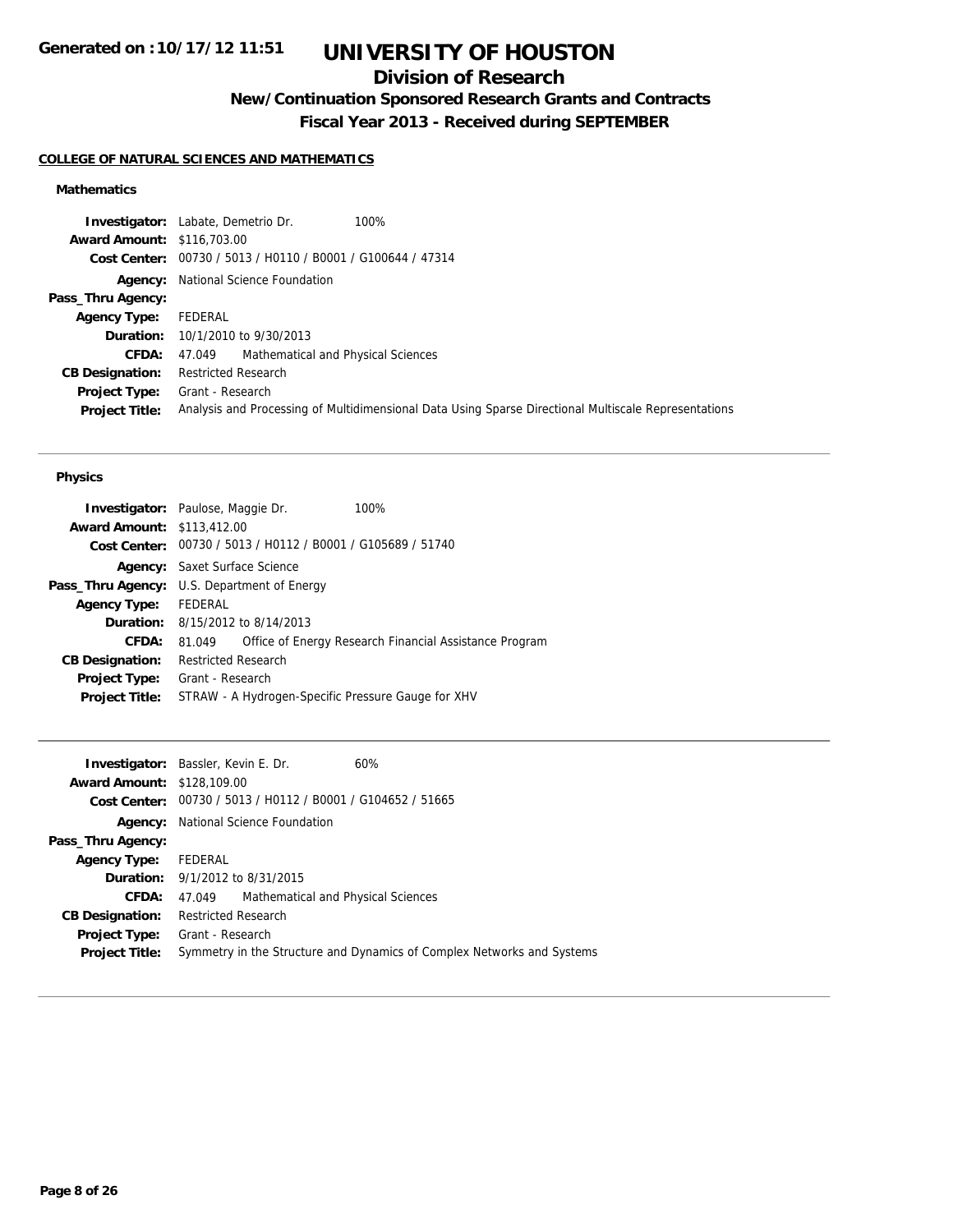## **Division of Research**

## **New/Continuation Sponsored Research Grants and Contracts**

**Fiscal Year 2013 - Received during SEPTEMBER**

#### **COLLEGE OF NATURAL SCIENCES AND MATHEMATICS**

### **Physics**

| Investigator:                         | Cheung, Margaret Dr.<br>65%                                                |  |  |  |
|---------------------------------------|----------------------------------------------------------------------------|--|--|--|
| <b>Award Amount:</b>                  | \$217,172.80                                                               |  |  |  |
| <b>Cost Center:</b>                   | 00730 / 5013 / H0112 / B0001 / G102142 / 49699                             |  |  |  |
| Agency:                               | National Institute of General Medical Sciences                             |  |  |  |
| Pass_Thru Agency:                     |                                                                            |  |  |  |
| <b>Agency Type:</b>                   | <b>FEDERAL</b>                                                             |  |  |  |
| Duration:                             | 9/30/2011 to 8/31/2013                                                     |  |  |  |
| CFDA:                                 | Pharmacology, Physiology, and Biological Chemistry Research<br>93.859      |  |  |  |
| <b>CB Designation:</b>                | <b>Restricted Research</b>                                                 |  |  |  |
| Project Type:                         | Grant - Research                                                           |  |  |  |
| <b>Project Title:</b>                 | Manipulating Signaling Proteins for Target Binding and Recognition         |  |  |  |
|                                       |                                                                            |  |  |  |
|                                       | 100%                                                                       |  |  |  |
| Investigator:<br><b>Award Amount:</b> | Hungerford, Ed V. Dr.<br>\$247,000.00                                      |  |  |  |
|                                       | Cost Center: 00730 / 5013 / H0112 / B0001 / G100432 / 47318                |  |  |  |
|                                       |                                                                            |  |  |  |
| Agency:                               | National Science Foundation                                                |  |  |  |
| Pass_Thru Agency:                     |                                                                            |  |  |  |
| <b>Agency Type:</b>                   | FEDERAL                                                                    |  |  |  |
| Duration:                             | 10/1/2010 to 9/30/2013                                                     |  |  |  |
| CFDA:                                 | Mathematical and Physical Sciences<br>47.049                               |  |  |  |
| <b>CB Designation:</b>                | <b>Restricted Research</b>                                                 |  |  |  |
| Project Type:                         | Grant - Research                                                           |  |  |  |
| <b>Project Title:</b>                 | Collaborative Research: A Depleted Argon Detector for a Dark Matter Search |  |  |  |
|                                       |                                                                            |  |  |  |
| Investigator:                         | 100%<br>Hungerford, Ed V. Dr.                                              |  |  |  |
| <b>Award Amount:</b>                  | \$84,000.00                                                                |  |  |  |
| <b>Cost Center:</b>                   | 00730 / 5013 / H0112 / B0001 / G105276 / 51707                             |  |  |  |
| Agency:                               | National Science Foundation                                                |  |  |  |
| Pass_Thru Agency:                     |                                                                            |  |  |  |
| <b>Agency Type:</b>                   | FEDERAL                                                                    |  |  |  |
| Duration:                             | 9/1/2012 to 8/31/2014                                                      |  |  |  |

**CFDA:** 47.049 Mathematical and Physical Sciences

**CB Designation:** Restricted Research

**Project Type:** Grant - Research **Project Title:** Collaborative Research: R&D Toward DarkSide-G2 A Second-Generation Direct Search for Dark Matter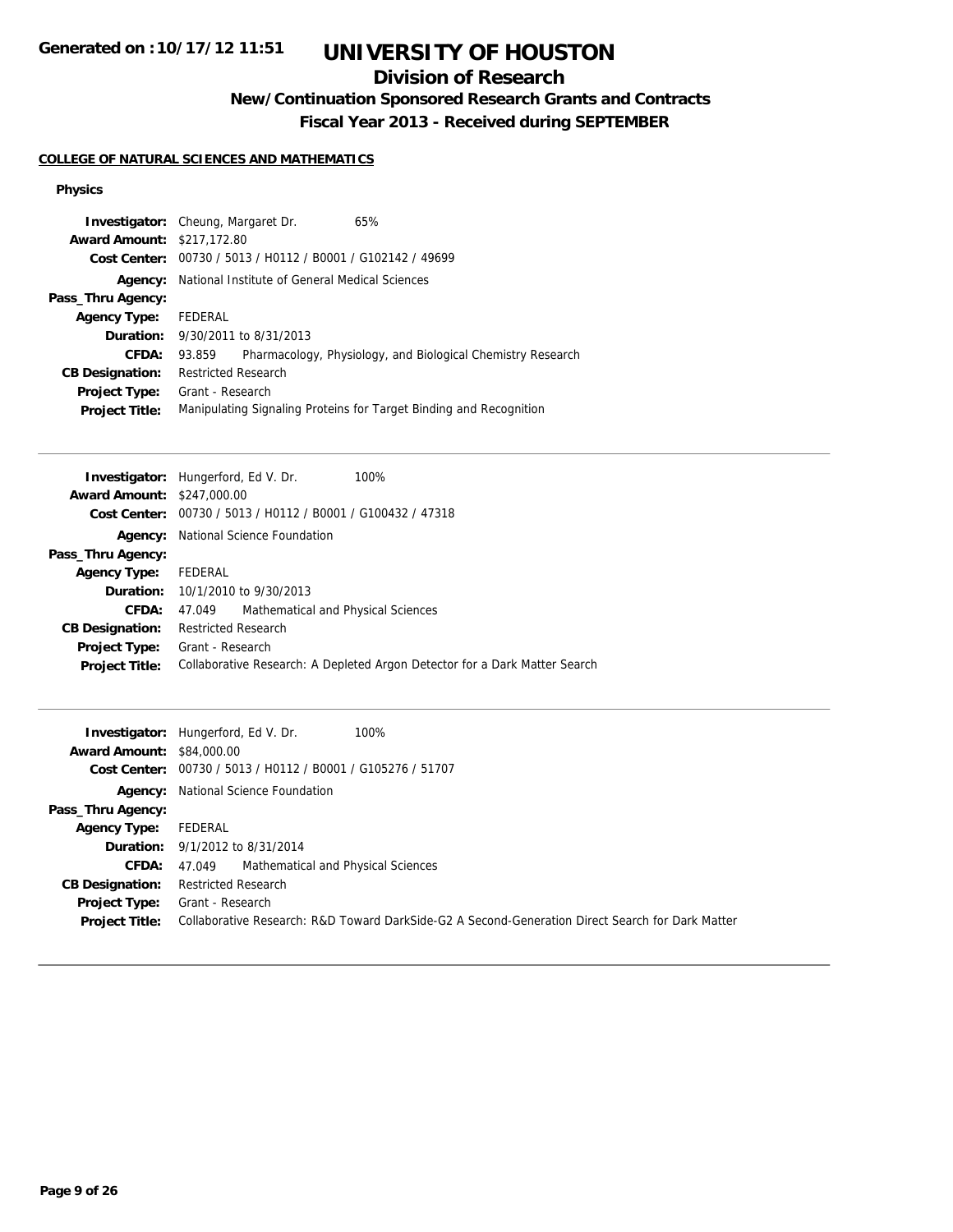## **Division of Research**

**New/Continuation Sponsored Research Grants and Contracts**

**Fiscal Year 2013 - Received during SEPTEMBER**

#### **COLLEGE OF OPTOMETRY**

### **Optometry, Community**

| <b>Award Amount: \$368,000.00</b>             | <b>Investigator:</b> Porter, Jason Dr.<br>Cost Center: 00730 / 5013 / H0114 / B0001 / G102467 / 49379 | 100% |
|-----------------------------------------------|-------------------------------------------------------------------------------------------------------|------|
| Agency:                                       | National Eye Institute                                                                                |      |
| Pass_Thru Agency:                             |                                                                                                       |      |
| <b>Agency Type:</b>                           | FEDERAL                                                                                               |      |
|                                               | <b>Duration:</b> $9/1/2011$ to $8/31/2013$                                                            |      |
| CFDA:                                         | Vision Research<br>93.867                                                                             |      |
| <b>CB Designation:</b>                        | Restricted Research                                                                                   |      |
| <b>Project Type:</b><br><b>Project Title:</b> | Grant - Research<br>High-resolution imaging of the normal and diseased retina                         |      |

|                                   | <b>Investigator:</b> Otteson, Deborah Dr.                   | 100% |
|-----------------------------------|-------------------------------------------------------------|------|
| <b>Award Amount: \$337,500.00</b> |                                                             |      |
|                                   | Cost Center: 00730 / 5013 / H0114 / B0001 / G102456 / 49358 |      |
|                                   | <b>Agency:</b> National Eye Institute                       |      |
| Pass_Thru Agency:                 |                                                             |      |
| <b>Agency Type:</b>               | FEDERAL                                                     |      |
|                                   | <b>Duration:</b> $9/1/2011$ to $8/31/2013$                  |      |
| CFDA:                             | Vision Research<br>93.867                                   |      |
| <b>CB Designation:</b>            | Restricted Research                                         |      |
| <b>Project Type:</b>              | Grant - Research                                            |      |
| <b>Project Title:</b>             | Regulation of Ephrin Receptor Expression in the Retina      |      |
|                                   |                                                             |      |

|                                   | 80%<br><b>Investigator:</b> McDermott, Alison Dr.                                                           |
|-----------------------------------|-------------------------------------------------------------------------------------------------------------|
| <b>Award Amount: \$249,104.80</b> |                                                                                                             |
|                                   | Cost Center: 00730 / 5013 / H0114 / B0001 / G104189 / 50786                                                 |
|                                   | <b>Agency:</b> National Eye Institute                                                                       |
| Pass_Thru Agency:                 |                                                                                                             |
| <b>Agency Type:</b>               | FEDERAL                                                                                                     |
|                                   | <b>Duration:</b> 5/1/2012 to 4/30/2013                                                                      |
| <b>CFDA:</b>                      | Vision Research<br>93.867                                                                                   |
| <b>CB Designation:</b>            | <b>Restricted Research</b>                                                                                  |
| Project Type:                     | Grant - Research                                                                                            |
| <b>Project Title:</b>             | The Role Of Antimicrobial Peptides at the Ocular Surface (changed from Defensins and Corneal Wound Healing) |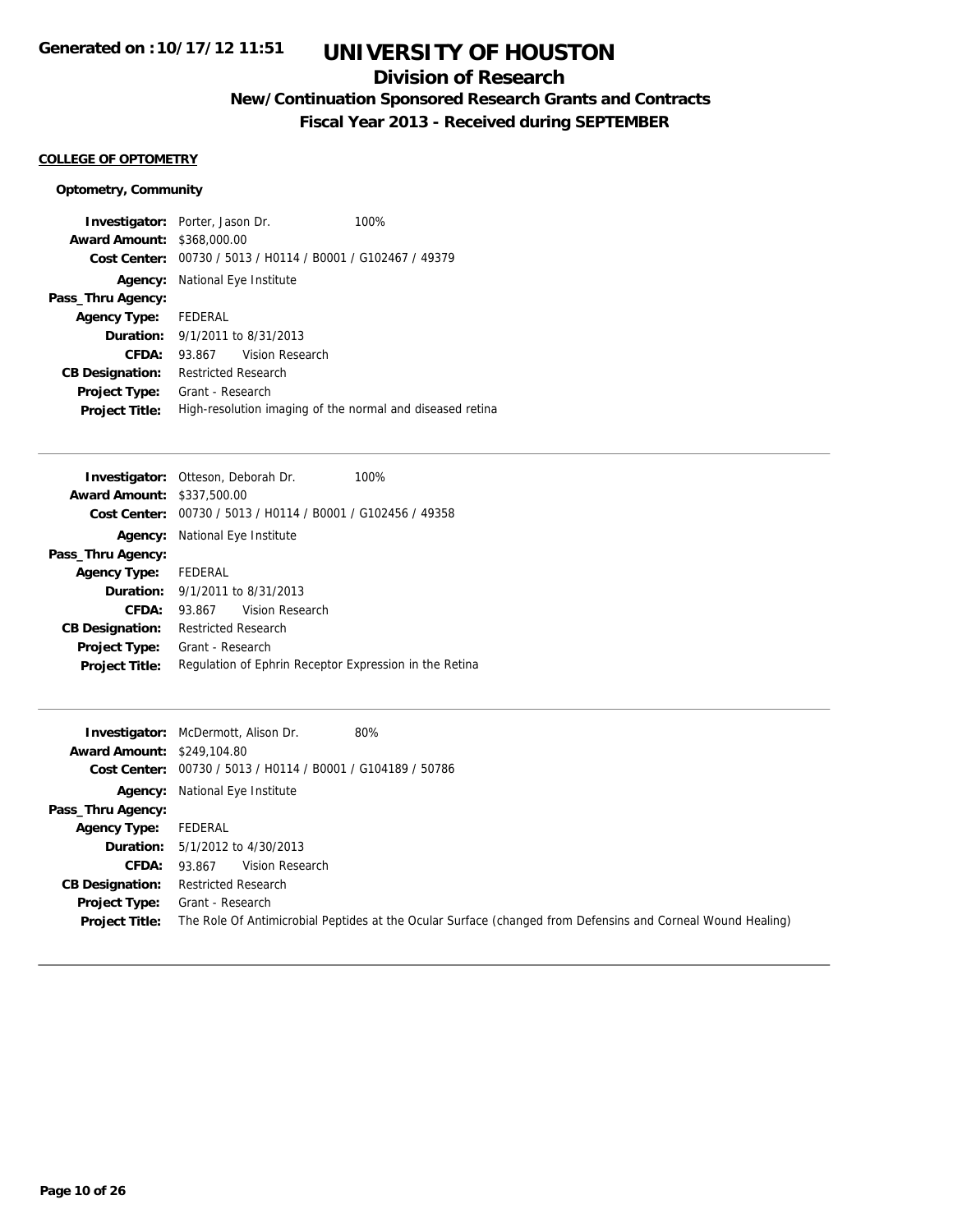## **Division of Research**

## **New/Continuation Sponsored Research Grants and Contracts**

**Fiscal Year 2013 - Received during SEPTEMBER**

#### **COLLEGE OF OPTOMETRY**

#### **Optometry, Community**

**Investigator:** Bergmanson, Jan P. G. Dr. 100% **Award Amount:** \$72,000.00 **Cost Center:** 00730 / 5022 / H0114 / B0001 / G099822 / 45027 **Agency:** Cooper Vision, Inc. **Pass\_Thru Agency: Agency Type:** PROFIT **Duration:** 8/3/2009 to 8/31/2013 **CFDA: CB Designation:** Restricted Research **Project Type:** Contract - Research **Project Title:** Clinical Evaluation of Silicone Hydrogel (SiHy) Contact Lenses CV-09-23

|                                                             | 100%                                                                                                |
|-------------------------------------------------------------|-----------------------------------------------------------------------------------------------------|
|                                                             |                                                                                                     |
| Cost Center: 00730 / 5013 / H0114 / B0001 / G102515 / 49291 |                                                                                                     |
| National Eye Institute                                      |                                                                                                     |
|                                                             |                                                                                                     |
|                                                             |                                                                                                     |
| <b>Duration:</b> 9/1/2011 to 8/31/2013                      |                                                                                                     |
| 93.867 Vision Research                                      |                                                                                                     |
| <b>Restricted Research</b>                                  |                                                                                                     |
| Grant - Research                                            |                                                                                                     |
|                                                             | Retinal Nerve Fiber Layer Area in Aging and Glaucoma                                                |
|                                                             | <b>Investigator:</b> Patel, Nimesh Dr.<br><b>Award Amount: \$210.141.00</b><br>Agency Type: FEDERAL |

#### **CULLEN COLLEGE OF ENGINEERING**

#### **Center for Integrated Bio and Nano Systems**

| Strained Annealing for Cu Grain Growth in sub-50nm Interconnect |
|-----------------------------------------------------------------|
|                                                                 |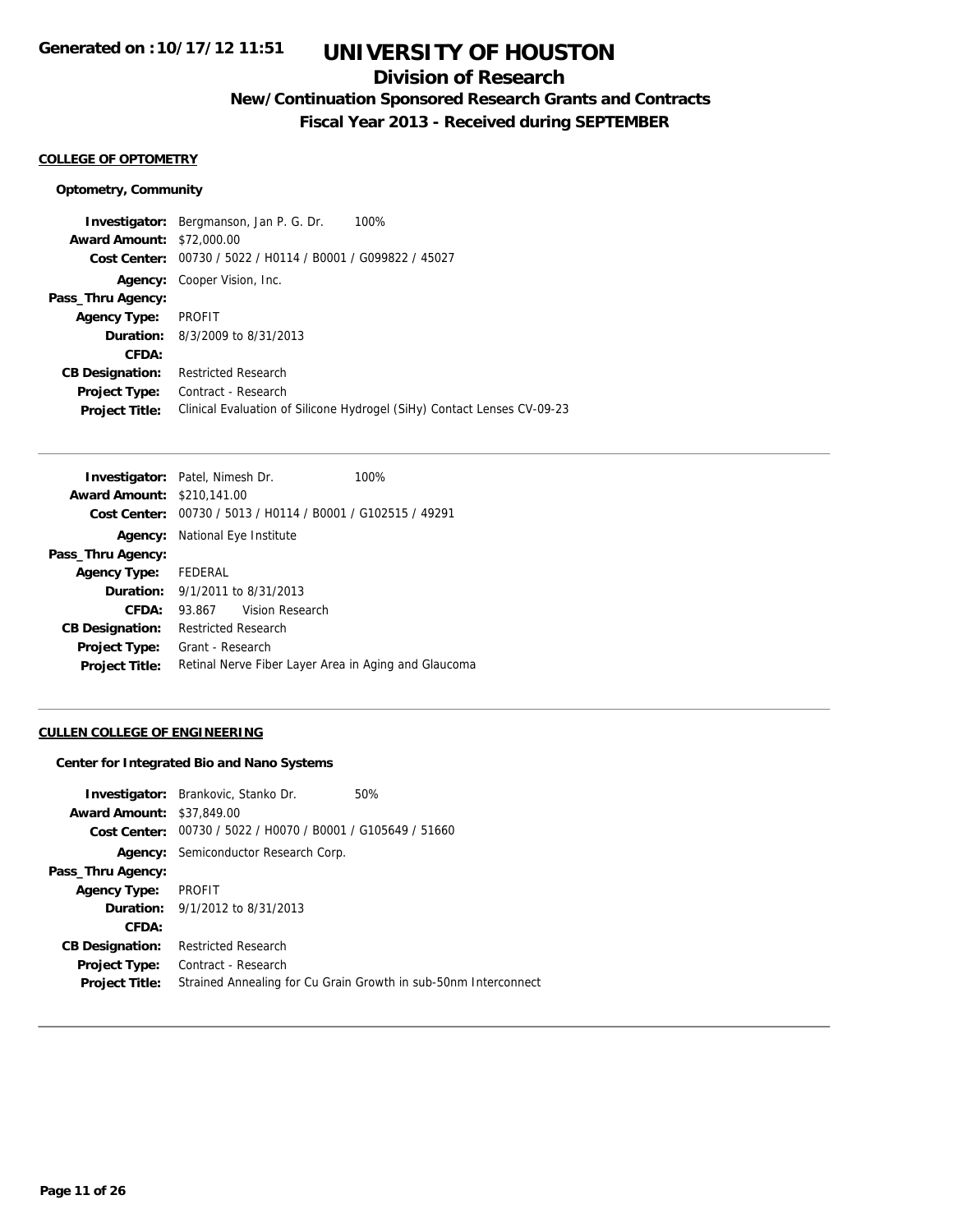## **Division of Research**

## **New/Continuation Sponsored Research Grants and Contracts**

**Fiscal Year 2013 - Received during SEPTEMBER**

#### **CULLEN COLLEGE OF ENGINEERING**

**Award Amount:** \$101,000.00

**Agency Type:** FEDERAL

**CB Designation:** Restricted Research **Project Type:** Grant - Research

**Agency:** University of Michigan

**Duration:** 8/15/2009 to 8/14/2013

Pass\_Thru Agency: U.S. Department of Energy - Office of Science

**Cost Center:** 00730 / 5013 / H0067 / B0001 / G098399 / 45821

**CFDA:** 81.049 Office of Energy Research Financial Assistance Program

**Project Title:** PLASMA SCIENCE CENTER: Predictive Control of Plasma Kinetics: Multi-Phase and Bounded Systems

#### **Chemical Engineering**

| <b>Investigator:</b> Qin, Guan Dr. | 100%                                                                                                          |  |
|------------------------------------|---------------------------------------------------------------------------------------------------------------|--|
| <b>Award Amount:</b>               | \$72,180.00                                                                                                   |  |
|                                    | Cost Center: 00730 / 5013 / H0067 / B0001 / G105593 / 51673                                                   |  |
| Agency:                            | National Science Foundation                                                                                   |  |
| Pass_Thru Agency:                  |                                                                                                               |  |
| <b>Agency Type:</b>                | <b>FEDERAL</b>                                                                                                |  |
| Duration:                          | 9/1/2012 to 8/31/2015                                                                                         |  |
| <b>CFDA:</b>                       | Mathematical and Physical Sciences<br>47.049                                                                  |  |
| <b>CB Designation:</b>             | <b>Restricted Research</b>                                                                                    |  |
| Project Type:                      | Grant - Research                                                                                              |  |
| <b>Project Title:</b>              | Collaborative Research: Modeling and Analysis of Fracture Network for Shale Gas Development and Its           |  |
|                                    | Environmental Impact                                                                                          |  |
|                                    |                                                                                                               |  |
|                                    | <b>Investigator:</b> Rimer, Jeffrey Dr.<br>100%                                                               |  |
| <b>Award Amount: \$115,518.00</b>  |                                                                                                               |  |
|                                    | Cost Center: 00730 / 5022 / H0067 / B0001 / G105757 / 51790                                                   |  |
| Agency:                            | Total                                                                                                         |  |
| Pass_Thru Agency:                  |                                                                                                               |  |
| <b>Agency Type:</b>                | <b>PROFIT</b>                                                                                                 |  |
| Duration:                          | 9/17/2012 to 9/17/2013                                                                                        |  |
| CFDA:                              |                                                                                                               |  |
| <b>CB Designation:</b>             | <b>Restricted Research</b>                                                                                    |  |
| Project Type:                      | Contract - Research                                                                                           |  |
| <b>Project Title:</b>              | Preparation and Study of Nano-Zeolite Mixed Metal Oxide Materials (MMO) Useful in Hydrocarbon Transformations |  |
|                                    |                                                                                                               |  |
|                                    |                                                                                                               |  |
|                                    | <b>Investigator:</b> Economou, Demetre J. Dr.<br>50%                                                          |  |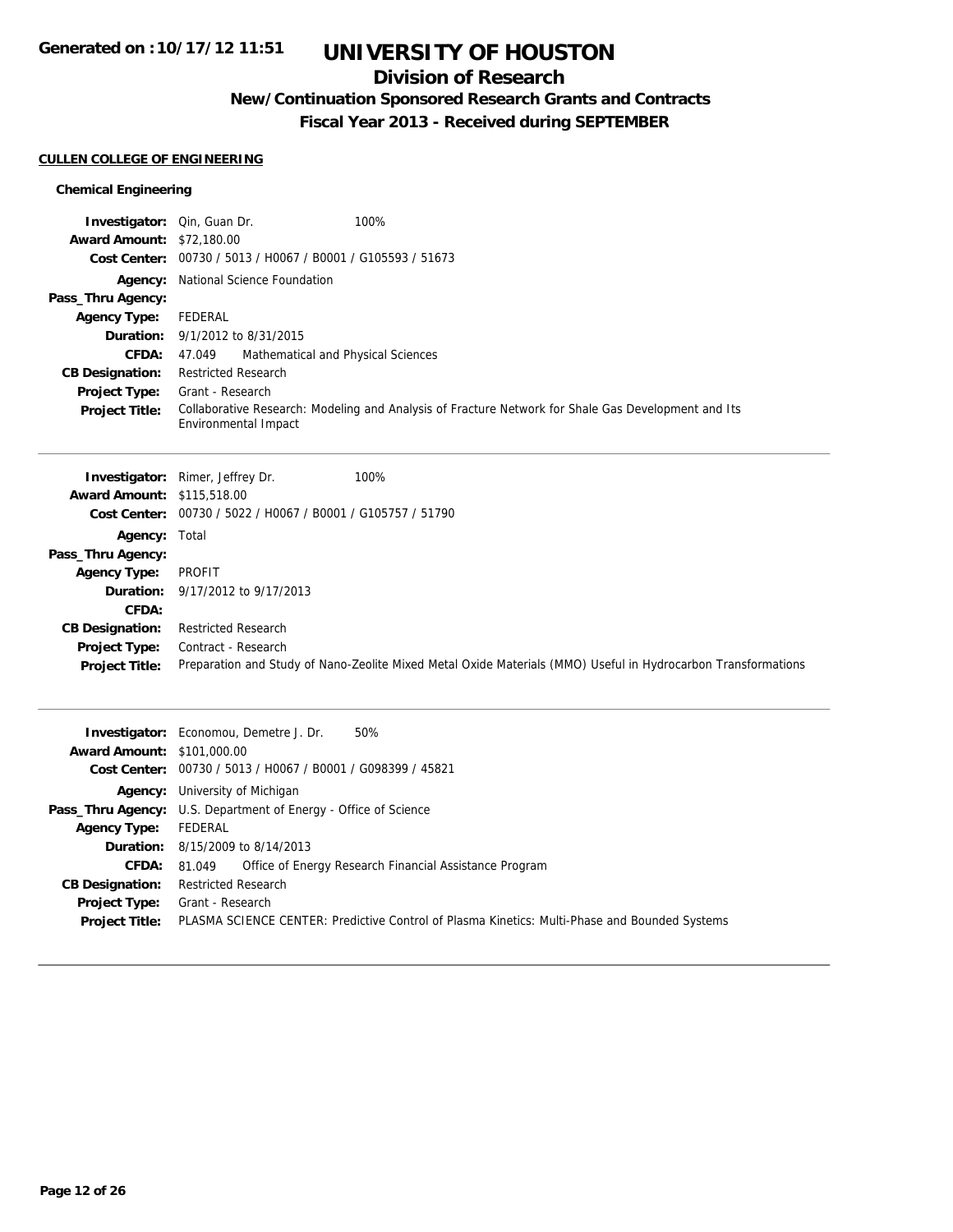## **Division of Research**

# **New/Continuation Sponsored Research Grants and Contracts**

**Fiscal Year 2013 - Received during SEPTEMBER**

### **CULLEN COLLEGE OF ENGINEERING**

### **Chemical Engineering**

|                                   | <b>Investigator:</b> Conrad, Jacinta Prof.<br>100%          |                                                                                                       |
|-----------------------------------|-------------------------------------------------------------|-------------------------------------------------------------------------------------------------------|
| <b>Award Amount: \$100,000.00</b> |                                                             |                                                                                                       |
|                                   | Cost Center: 00730 / 5021 / H0067 / B0001 / G104616 / 51259 |                                                                                                       |
|                                   | <b>Agency:</b> Petroleum Research Fund                      |                                                                                                       |
| Pass_Thru Agency:                 |                                                             |                                                                                                       |
| <b>Agency Type:</b>               | NON PROFIT                                                  |                                                                                                       |
|                                   | <b>Duration:</b> 9/1/2012 to 8/31/2014                      |                                                                                                       |
| CFDA:                             |                                                             |                                                                                                       |
| <b>CB Designation:</b>            | <b>Restricted Research</b>                                  |                                                                                                       |
| Project Type:                     | Grant - Research                                            |                                                                                                       |
| <b>Project Title:</b>             |                                                             | Effects of Confinement on Phase Behavior, Structure, and Dynamics of Attractive Colloidal Suspensions |

|                                   | 100%<br><b>Investigator:</b> Rimer, Jeffrey Dr.                                                      |
|-----------------------------------|------------------------------------------------------------------------------------------------------|
| <b>Award Amount: \$100,000.00</b> |                                                                                                      |
|                                   | Cost Center: 00730 / 5013 / H0067 / B0001 / G104584 / 51554                                          |
|                                   | <b>Agency:</b> National Science Foundation                                                           |
| Pass_Thru Agency:                 |                                                                                                      |
| <b>Agency Type:</b>               | FEDERAL                                                                                              |
|                                   | <b>Duration:</b> $9/1/2012$ to $8/31/2015$                                                           |
| <b>CFDA:</b>                      | Mathematical and Physical Sciences<br>47.049                                                         |
| <b>CB Designation:</b>            | <b>Restricted Research</b>                                                                           |
| <b>Project Type:</b>              | Grant - Research                                                                                     |
| <b>Project Title:</b>             | Collaborative Research: Design of Peptide Crystal Growth Modifiers Using Experiments and Simulations |
|                                   |                                                                                                      |

| <b>Award Amount: \$101,000.00</b> | <b>Investigator:</b> Donnelly, Vincent Dr.<br>50%                                             |
|-----------------------------------|-----------------------------------------------------------------------------------------------|
|                                   | Cost Center: 00730 / 5013 / H0067 / B0001 / G098399 / 45821                                   |
|                                   | <b>Agency:</b> University of Michigan                                                         |
|                                   | <b>Pass_Thru Agency:</b> U.S. Department of Energy - Office of Science                        |
| <b>Agency Type:</b>               | FEDERAL                                                                                       |
|                                   | <b>Duration:</b> 8/15/2009 to 8/14/2013                                                       |
| <b>CFDA:</b>                      | Office of Energy Research Financial Assistance Program<br>81.049                              |
| <b>CB Designation:</b>            | <b>Restricted Research</b>                                                                    |
| <b>Project Type:</b>              | Grant - Research                                                                              |
| <b>Project Title:</b>             | PLASMA SCIENCE CENTER: Predictive Control of Plasma Kinetics: Multi-Phase and Bounded Systems |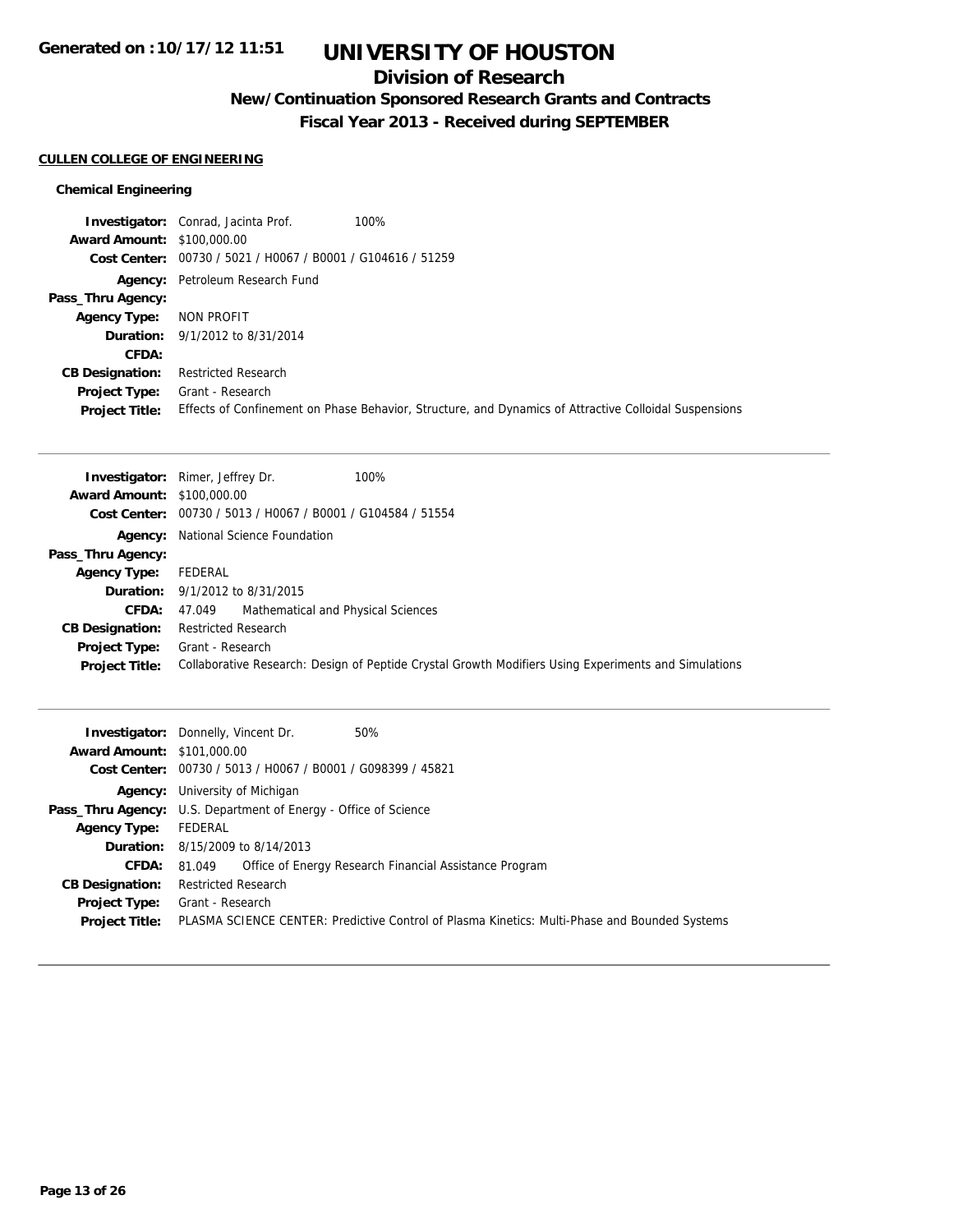## **Division of Research**

# **New/Continuation Sponsored Research Grants and Contracts**

**Fiscal Year 2013 - Received during SEPTEMBER**

### **CULLEN COLLEGE OF ENGINEERING**

### **Chemical Engineering**

|                                  | <b>Investigator:</b> Rimer, Jeffrey Dr.                     | 100%                                                          |
|----------------------------------|-------------------------------------------------------------|---------------------------------------------------------------|
| <b>Award Amount: \$76,631.00</b> |                                                             |                                                               |
|                                  | Cost Center: 00730 / 5013 / H0067 / B0001 / G104113 / 51569 |                                                               |
|                                  | <b>Agency:</b> National Science Foundation                  |                                                               |
| Pass_Thru Agency:                |                                                             |                                                               |
| <b>Agency Type:</b>              | FEDERAL                                                     |                                                               |
|                                  | <b>Duration:</b> 9/1/2012 to 8/31/2017                      |                                                               |
| CFDA:                            | <b>Engineering Grants</b><br>47.041                         |                                                               |
| <b>CB Designation:</b>           | <b>Restricted Research</b>                                  |                                                               |
| <b>Project Type:</b>             | Grant - Research                                            |                                                               |
| <b>Project Title:</b>            |                                                             | CAREER: A Bio-Inspired Approach to Engineer Zeolite Catalysts |

|                                  | <b>Investigator:</b> Cirino, Patrick Dr.   | 100%                                                                                        |  |
|----------------------------------|--------------------------------------------|---------------------------------------------------------------------------------------------|--|
| <b>Award Amount: \$87,549.00</b> |                                            |                                                                                             |  |
|                                  |                                            | Cost Center: $00730 / 5013 / 40067 / 80001 / 6104333 / 51678$                               |  |
|                                  | <b>Agency:</b> National Science Foundation |                                                                                             |  |
| Pass_Thru Agency:                |                                            |                                                                                             |  |
| <b>Agency Type:</b>              | FEDERAL                                    |                                                                                             |  |
|                                  | <b>Duration:</b> 9/1/2012 to 8/31/2015     |                                                                                             |  |
| CFDA:                            | <b>Engineering Grants</b><br>47.041        |                                                                                             |  |
| <b>CB Designation:</b>           | <b>Restricted Research</b>                 |                                                                                             |  |
| Project Type:                    | Grant - Research                           |                                                                                             |  |
| <b>Project Title:</b>            |                                            | Collaborative Research: Metabolite-responsive regulators for polyketide pathway engineering |  |
|                                  |                                            |                                                                                             |  |

| <b>Award Amount: \$100,000.00</b>             | <b>Investigator:</b> Grabow, Lars Dr.<br>Cost Center: 00730 / 5021 / H0067 / B0001 / G104617 / 51258 | 100%                                                                                                            |
|-----------------------------------------------|------------------------------------------------------------------------------------------------------|-----------------------------------------------------------------------------------------------------------------|
|                                               | Agency: Petroleum Research Fund                                                                      |                                                                                                                 |
| Pass_Thru Agency:                             |                                                                                                      |                                                                                                                 |
| <b>Agency Type:</b>                           | NON PROFIT                                                                                           |                                                                                                                 |
|                                               | <b>Duration:</b> 9/1/2012 to 8/31/2014                                                               |                                                                                                                 |
| CFDA:                                         |                                                                                                      |                                                                                                                 |
| <b>CB Designation:</b>                        | <b>Restricted Research</b>                                                                           |                                                                                                                 |
| <b>Project Type:</b><br><b>Project Title:</b> | Grant - Research                                                                                     | Rapid prediction of sulfide and oxide catalyst surface structures using insight from density functional theory. |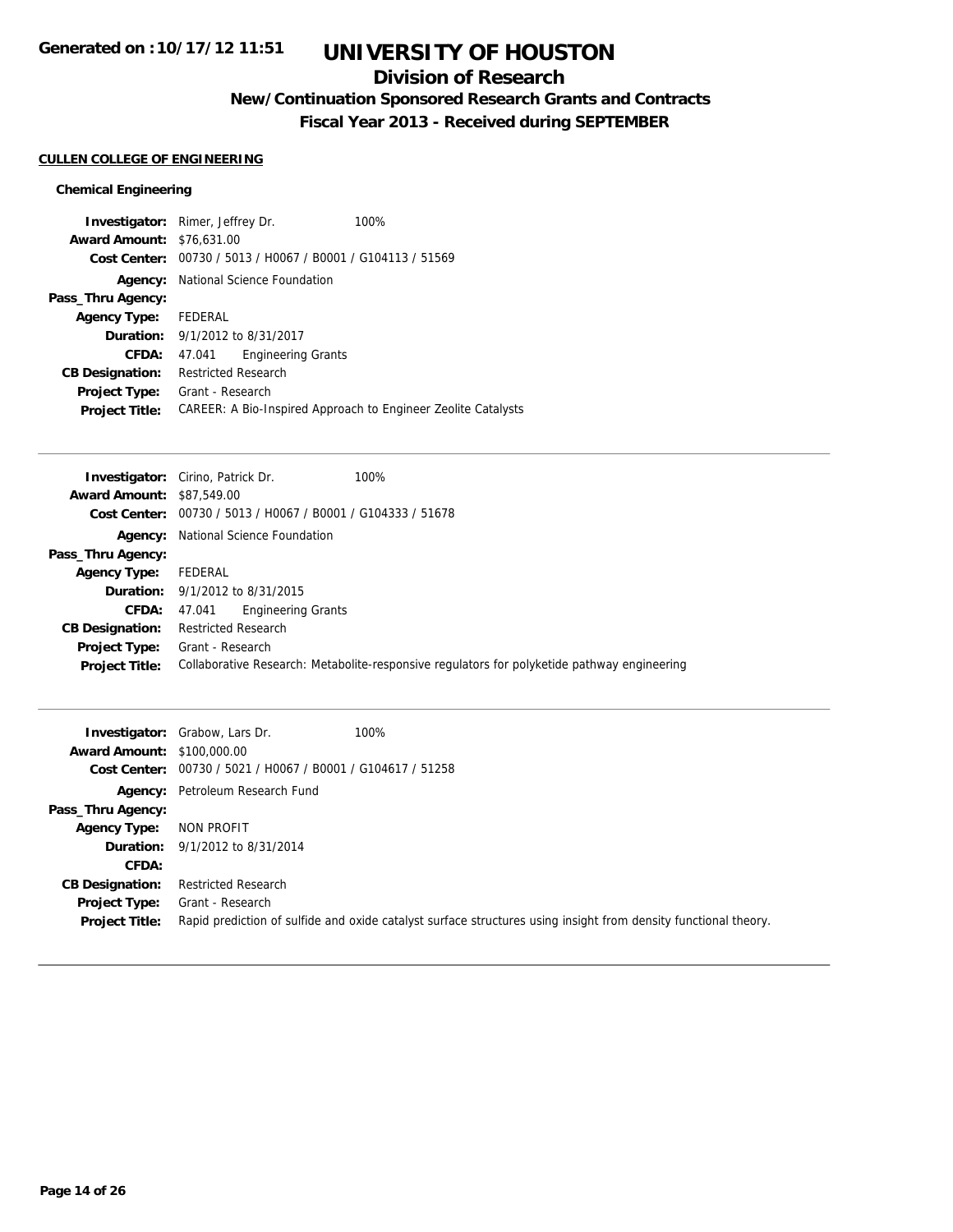## **Division of Research**

## **New/Continuation Sponsored Research Grants and Contracts**

**Fiscal Year 2013 - Received during SEPTEMBER**

### **CULLEN COLLEGE OF ENGINEERING**

### **Civil Engineering**

|                                               | 100%<br>Investigator: Rifai, Hanadi Dr.                                                                                                 |  |  |
|-----------------------------------------------|-----------------------------------------------------------------------------------------------------------------------------------------|--|--|
| <b>Award Amount:</b><br><b>Cost Center:</b>   | \$250,000.00<br>00730 / 5014 / H0068 / B0001 / G105783 / 51778                                                                          |  |  |
|                                               | <b>Agency:</b> Texas Commission on Environmental Quality                                                                                |  |  |
|                                               | Pass_Thru Agency: U.S. Environmental Protection Agency                                                                                  |  |  |
| <b>Agency Type:</b>                           | <b>FEDERAL</b>                                                                                                                          |  |  |
| Duration:                                     | 9/1/2012 to 8/31/2013                                                                                                                   |  |  |
| <b>CFDA:</b>                                  | Water Polution Control - State and Interstate Program Support<br>66.419                                                                 |  |  |
| <b>CB Designation:</b>                        | <b>Restricted Research</b>                                                                                                              |  |  |
| Project Type:                                 | Co-Op Agreement - Research                                                                                                              |  |  |
| <b>Project Title:</b>                         | Survey of Polychlorinated Biphenyls(PCBs)&Polychlorinated Dibenzo-p-dioxins&Dibenzofurans(PCDDs/PCDFs)in the<br>GalvestonBaySystem(GBS) |  |  |
|                                               |                                                                                                                                         |  |  |
|                                               | 50%<br><b>Investigator:</b> Wang, Keh-Han Dr.                                                                                           |  |  |
| <b>Award Amount:</b><br><b>Cost Center:</b>   | \$9,952.50<br>00730 / 5016 / H0068 / B0001 / G105773 / 51749                                                                            |  |  |
|                                               |                                                                                                                                         |  |  |
| Pass_Thru Agency:                             | <b>Agency:</b> Texas Department of Transportation                                                                                       |  |  |
| <b>Agency Type:</b>                           | <b>STATE</b>                                                                                                                            |  |  |
| Duration:                                     | 9/1/2012 to 8/31/2013                                                                                                                   |  |  |
| CFDA:                                         |                                                                                                                                         |  |  |
| <b>CB Designation:</b>                        | <b>Restricted Research</b>                                                                                                              |  |  |
| <b>Project Type:</b>                          | Grant - Research                                                                                                                        |  |  |
| <b>Project Title:</b>                         | Assessment of the Effects of Regional Channel Stability and Sediment Transport on Roadway Hydraulics Structures<br>(project 0-6724)     |  |  |
|                                               |                                                                                                                                         |  |  |
|                                               | Investigator: Rifai, Hanadi Dr.<br>100%                                                                                                 |  |  |
| <b>Award Amount:</b>                          | \$150,000.00                                                                                                                            |  |  |
| <b>Cost Center:</b>                           | 00730 / 5014 / H0068 / B0001 / G105784 / 51802                                                                                          |  |  |
| Agency:                                       | Texas Commission on Environmental Quality                                                                                               |  |  |
|                                               | Pass_Thru Agency: U.S. Environmental Protection Agency                                                                                  |  |  |
| <b>Agency Type:</b>                           | <b>FEDERAL</b>                                                                                                                          |  |  |
| Duration:                                     | 9/1/2012 to 8/31/2013                                                                                                                   |  |  |
| <b>CFDA:</b>                                  | Water Polution Control - State and Interstate Program Support<br>66.419                                                                 |  |  |
| <b>CB Designation:</b>                        | <b>Restricted Research</b><br>Grant - Research                                                                                          |  |  |
| <b>Project Type:</b><br><b>Project Title:</b> | Total Maximum Daily Loads(TMDLs)for Polychlorinated Biphenyls(PCBs) in the                                                              |  |  |
|                                               | Houston Ship Channel(HSC) System & Upper Galveston Bay                                                                                  |  |  |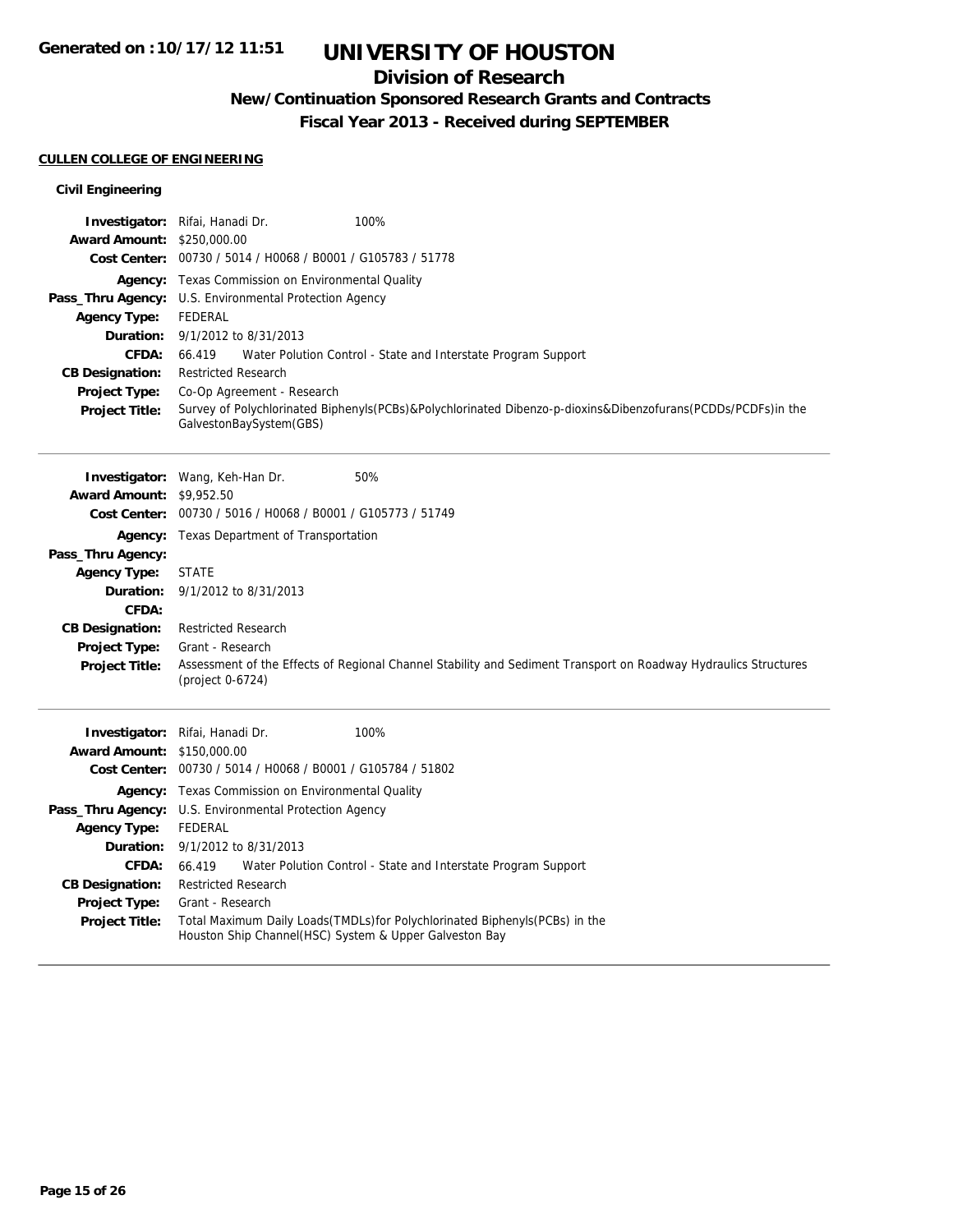## **Division of Research**

# **New/Continuation Sponsored Research Grants and Contracts**

**Fiscal Year 2013 - Received during SEPTEMBER**

## **CULLEN COLLEGE OF ENGINEERING**

### **Civil Engineering**

|                                  | Investigator: Belarbi, Abdeldjelil Dr.                      | 25% |
|----------------------------------|-------------------------------------------------------------|-----|
| <b>Award Amount: \$22,558.00</b> |                                                             |     |
|                                  | Cost Center: 00730 / 5016 / H0068 / B0001 / G105774 / 51750 |     |
|                                  | <b>Agency:</b> Texas Department of Transportation           |     |
| Pass_Thru Agency:                |                                                             |     |
| Agency Type: STATE               |                                                             |     |
|                                  | <b>Duration:</b> 9/1/2012 to 8/31/2013                      |     |
| CFDA:                            |                                                             |     |
| <b>CB Designation:</b>           | <b>Restricted Research</b>                                  |     |
| Project Type:                    | Grant - Research                                            |     |
| <b>Project Title:</b>            | Repair Systems for Deteriorated Bridge Piles                |     |

|                                  | <b>Investigator:</b> Dawood, Mina Dr.                       | 50% |
|----------------------------------|-------------------------------------------------------------|-----|
| <b>Award Amount: \$45,116.00</b> |                                                             |     |
|                                  | Cost Center: 00730 / 5016 / H0068 / B0001 / G105774 / 51750 |     |
| Agency:                          | Texas Department of Transportation                          |     |
| Pass_Thru Agency:                |                                                             |     |
| <b>Agency Type:</b>              | <b>STATE</b>                                                |     |
|                                  | <b>Duration:</b> $9/1/2012$ to $8/31/2013$                  |     |
| CFDA:                            |                                                             |     |
| <b>CB Designation:</b>           | Restricted Research                                         |     |
| <b>Project Type:</b>             | Grant - Research                                            |     |
| <b>Project Title:</b>            | Repair Systems for Deteriorated Bridge Piles                |     |
|                                  |                                                             |     |

|                                  | <b>Investigator:</b> Vipulanandan, Cumaraswamy D25%         |
|----------------------------------|-------------------------------------------------------------|
| <b>Award Amount: \$22,558.00</b> |                                                             |
|                                  | Cost Center: 00730 / 5016 / H0068 / B0001 / G105774 / 51750 |
|                                  | Agency: Texas Department of Transportation                  |
| Pass_Thru Agency:                |                                                             |
| Agency Type: STATE               |                                                             |
|                                  | <b>Duration:</b> $9/1/2012$ to $8/31/2013$                  |
| CFDA:                            |                                                             |
| <b>CB Designation:</b>           | <b>Restricted Research</b>                                  |
| <b>Project Type:</b>             | Grant - Research                                            |
| <b>Project Title:</b>            | Repair Systems for Deteriorated Bridge Piles                |
|                                  |                                                             |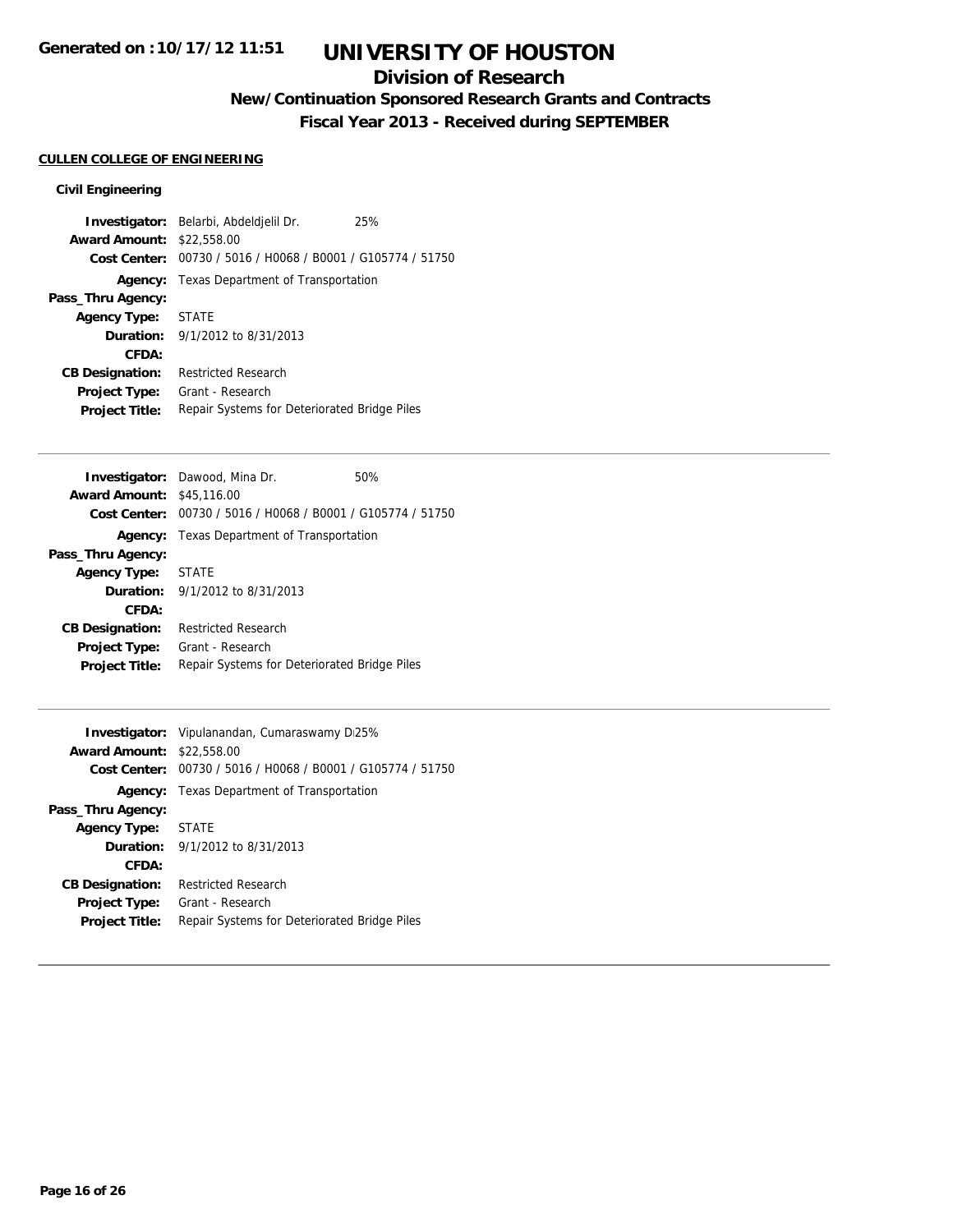## **Division of Research**

# **New/Continuation Sponsored Research Grants and Contracts**

**Fiscal Year 2013 - Received during SEPTEMBER**

### **CULLEN COLLEGE OF ENGINEERING**

### **Civil Engineering**

| <b>Award Amount: \$9,952.50</b>        | Investigator: Strom, Kyle Dr.<br>50%                                                                                                |
|----------------------------------------|-------------------------------------------------------------------------------------------------------------------------------------|
|                                        | Cost Center: 00730 / 5016 / H0068 / B0001 / G105773 / 51749                                                                         |
|                                        | <b>Agency:</b> Texas Department of Transportation                                                                                   |
| Pass_Thru Agency:                      |                                                                                                                                     |
| <b>Agency Type:</b>                    | <b>STATE</b>                                                                                                                        |
| Duration:                              | 9/1/2012 to 8/31/2013                                                                                                               |
| CFDA:                                  |                                                                                                                                     |
| <b>CB Designation:</b>                 | <b>Restricted Research</b>                                                                                                          |
| Project Type:<br><b>Project Title:</b> | Grant - Research<br>Assessment of the Effects of Regional Channel Stability and Sediment Transport on Roadway Hydraulics Structures |
|                                        | (project 0-6724)                                                                                                                    |
|                                        |                                                                                                                                     |
|                                        | <b>Investigator:</b> Strom, Kyle Dr.<br>50%                                                                                         |
| <b>Award Amount: \$7,214.50</b>        |                                                                                                                                     |
|                                        | Cost Center: 00730 / 5016 / H0068 / B0001 / G105772 / 51737                                                                         |
|                                        | Agency: Texas Department of Transportation                                                                                          |
| Pass_Thru Agency:                      |                                                                                                                                     |
| <b>Agency Type:</b>                    | <b>STATE</b>                                                                                                                        |
| Duration:                              | 9/1/2012 to 8/31/2013                                                                                                               |
| CFDA:                                  |                                                                                                                                     |
| <b>CB Designation:</b>                 | <b>Restricted Research</b>                                                                                                          |
| Project Type:                          | Grant - Research<br>Empirical Flow Parameters -- A Tool for Hydraulic Model Validity Assessment.                                    |
| <b>Project Title:</b>                  |                                                                                                                                     |
|                                        |                                                                                                                                     |
|                                        | 50%<br><b>Investigator:</b> Wang, Keh-Han Dr.                                                                                       |
| <b>Award Amount: \$7,214.50</b>        |                                                                                                                                     |
|                                        | Cost Center: 00730 / 5016 / H0068 / B0001 / G105772 / 51737                                                                         |
|                                        | <b>Agency:</b> Texas Department of Transportation                                                                                   |
| Pass_Thru Agency:                      |                                                                                                                                     |
| <b>Agency Type:</b>                    | <b>STATE</b>                                                                                                                        |
| Duration:                              | 9/1/2012 to 8/31/2013                                                                                                               |
| CFDA:                                  |                                                                                                                                     |
| <b>CB Designation:</b>                 | <b>Restricted Research</b>                                                                                                          |

**Project Title:** Empirical Flow Parameters -- A Tool for Hydraulic Model Validity Assessment.

**Project Type:** Grant - Research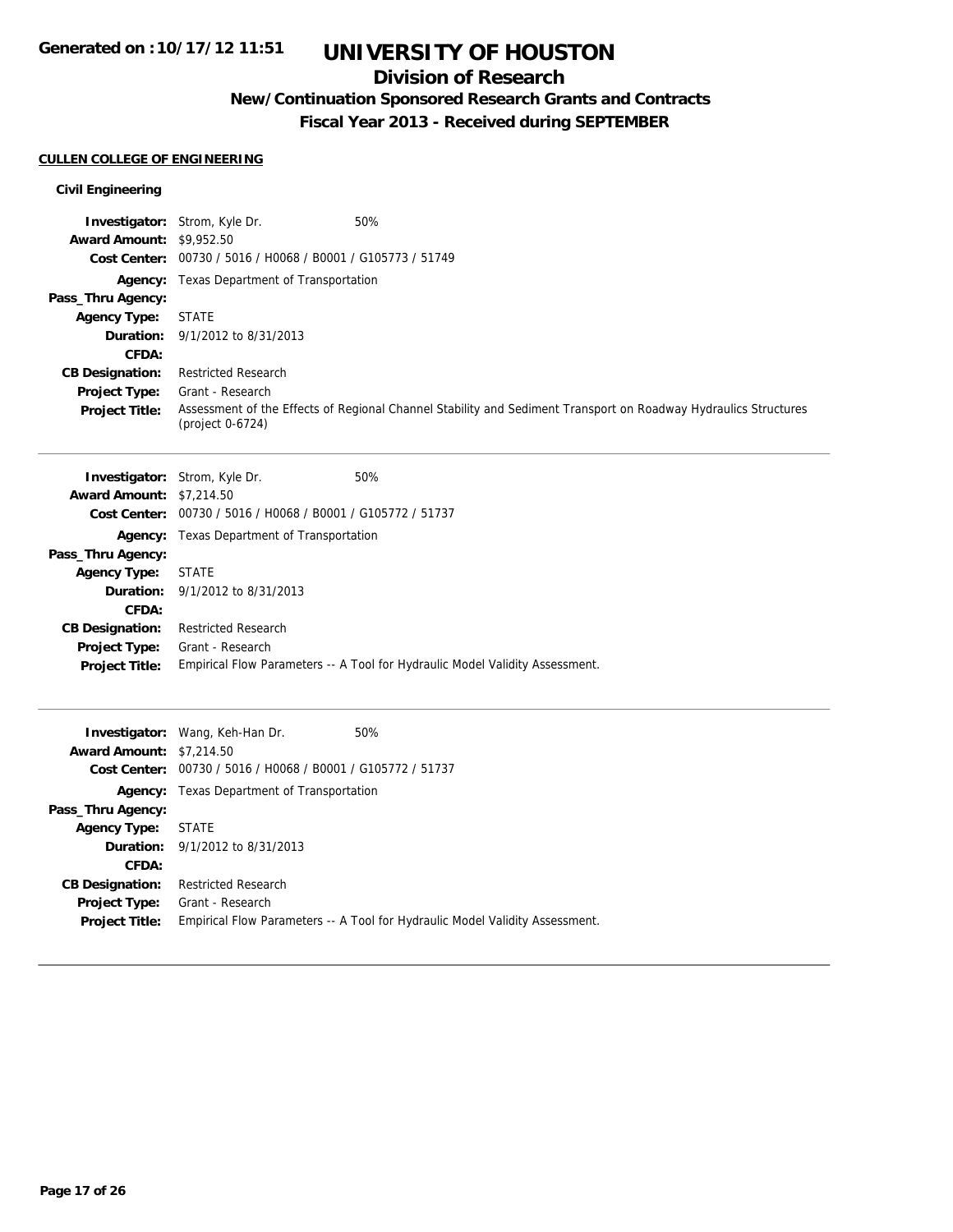## **Division of Research**

# **New/Continuation Sponsored Research Grants and Contracts**

**Fiscal Year 2013 - Received during SEPTEMBER**

### **CULLEN COLLEGE OF ENGINEERING**

### **Civil Engineering**

|                                  | <b>Investigator:</b> Rifai, Hanadi Dr.<br>9.5%                                                          |
|----------------------------------|---------------------------------------------------------------------------------------------------------|
| <b>Award Amount: \$94,999.91</b> |                                                                                                         |
|                                  | Cost Center: 00730 / 5013 / H0500 / B0001 / G103586 / 49817                                             |
|                                  | <b>Agency:</b> Centers for Disease Control                                                              |
| Pass_Thru Agency:                |                                                                                                         |
| <b>Agency Type:</b>              | FEDERAL                                                                                                 |
|                                  | <b>Duration:</b> 9/30/2011 to 9/29/2013                                                                 |
| <b>CFDA:</b>                     | 93.535 Affordable Care Act (ACA) Childhood Obesity Research Demonstration                               |
| <b>CB Designation:</b>           | <b>Restricted Research</b>                                                                              |
| <b>Project Type:</b>             | Grant - Research                                                                                        |
| <b>Project Title:</b>            | Best Evaluation Tools & Techniques for Effective Recommendations for Policies (BETTER Policy Decisions) |

#### **Electrical & Computer Engineering**

|                                  | <b>Investigator:</b> Claydon, Frank Dr.                     | 100% |
|----------------------------------|-------------------------------------------------------------|------|
| <b>Award Amount: \$10,000.00</b> |                                                             |      |
|                                  | Cost Center: 00730 / 5016 / H0070 / B0100 / G105771 / 51736 |      |
| Agency:                          | Texas Department of Transportation                          |      |
| Pass_Thru Agency:                |                                                             |      |
| <b>Agency Type: STATE</b>        |                                                             |      |
|                                  | <b>Duration:</b> 9/1/2012 to 8/31/2013                      |      |
| CFDA:                            |                                                             |      |
| <b>CB Designation:</b>           | Non Restricted Research                                     |      |
| <b>Project Type:</b>             | Grant - Research                                            |      |
| <b>Project Title:</b>            | <b>TxDOT Research Technical Assistance Panels</b>           |      |
|                                  |                                                             |      |

|                                  | <b>Investigator:</b> Brankovic, Stanko Dr.                  | 50%                                                             |
|----------------------------------|-------------------------------------------------------------|-----------------------------------------------------------------|
| <b>Award Amount: \$37,849.00</b> |                                                             |                                                                 |
|                                  | Cost Center: 00730 / 5022 / H0070 / B0001 / G105649 / 51660 |                                                                 |
|                                  | <b>Agency:</b> Semiconductor Research Corp.                 |                                                                 |
| Pass_Thru Agency:                |                                                             |                                                                 |
| <b>Agency Type:</b>              | PROFIT                                                      |                                                                 |
|                                  | <b>Duration:</b> 9/1/2012 to 8/31/2013                      |                                                                 |
| CFDA:                            |                                                             |                                                                 |
| <b>CB Designation:</b>           | <b>Restricted Research</b>                                  |                                                                 |
| <b>Project Type:</b>             | Contract - Research                                         |                                                                 |
| <b>Project Title:</b>            |                                                             | Strained Annealing for Cu Grain Growth in sub-50nm Interconnect |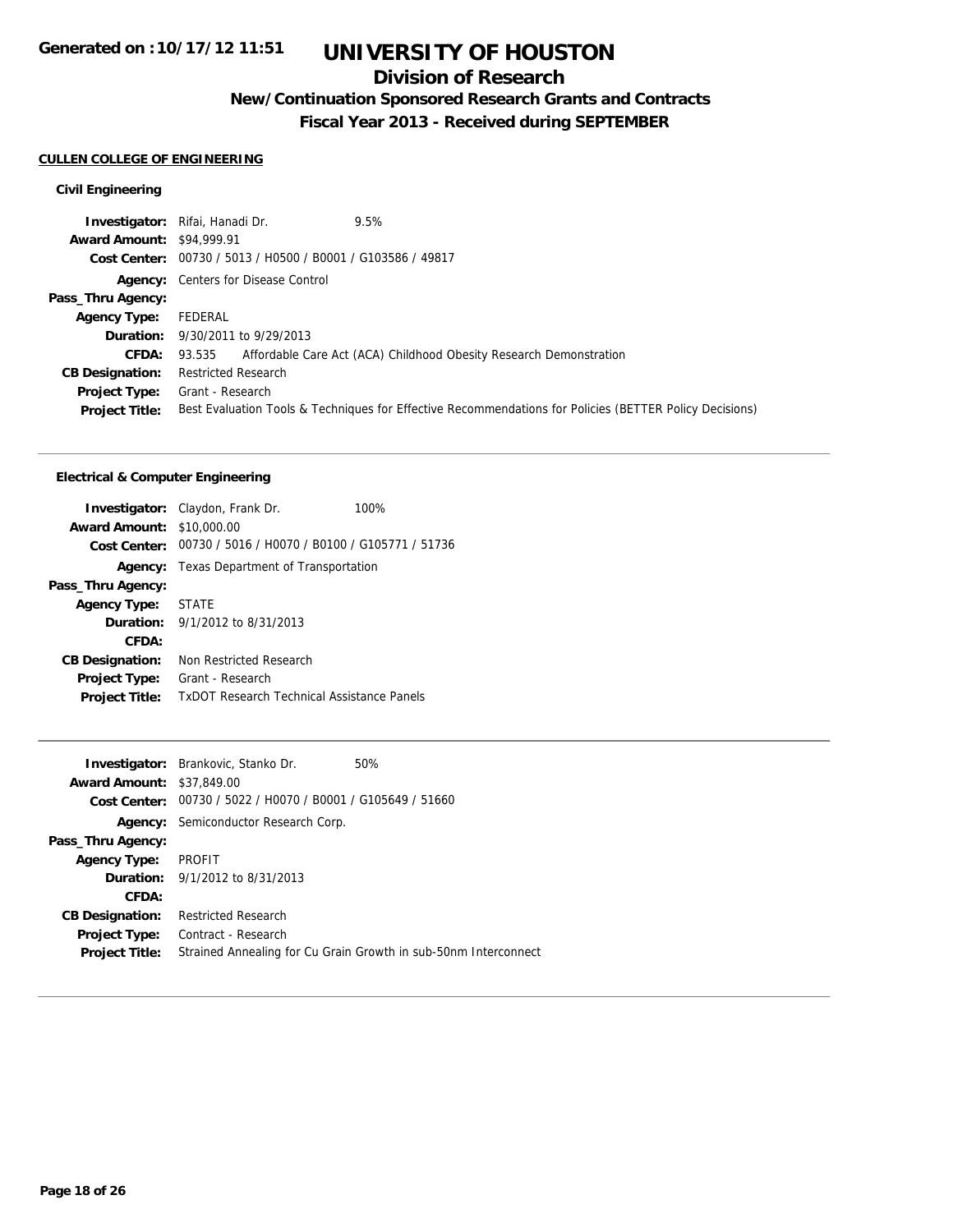## **Division of Research**

## **New/Continuation Sponsored Research Grants and Contracts**

**Fiscal Year 2013 - Received during SEPTEMBER**

#### **DIVISION OF RESEARCH**

### **Biology of Behavior Institute**

|                                  | 45%<br><b>Investigator:</b> Roman, Gregg Dr.                |                                                                                              |
|----------------------------------|-------------------------------------------------------------|----------------------------------------------------------------------------------------------|
| <b>Award Amount: \$67,500.00</b> |                                                             |                                                                                              |
|                                  | Cost Center: 00730 / 5013 / H0104 / B0001 / G102906 / 49082 |                                                                                              |
|                                  | <b>Agency:</b> Defense Advanced Research Projects Agency    |                                                                                              |
| Pass_Thru Agency:                |                                                             |                                                                                              |
| <b>Agency Type:</b>              | FEDERAL                                                     |                                                                                              |
|                                  | <b>Duration:</b> 6/23/2011 to 12/22/2013                    |                                                                                              |
| <b>CFDA:</b>                     | 12.910 Research and Technology Development                  |                                                                                              |
| <b>CB Designation:</b>           | <b>Restricted Research</b>                                  |                                                                                              |
|                                  | <b>Project Type:</b> Grant - Research                       |                                                                                              |
| <b>Project Title:</b>            |                                                             | A Critical Examination: Transduction of Molecular Vibrations by Drosophila Odorant Receptors |

#### **Center for Biomedical & Environmental Genomics**

|                                  | <b>Investigator:</b> Chapman, Barbara M. Dr.                | 33%                                                              |
|----------------------------------|-------------------------------------------------------------|------------------------------------------------------------------|
| <b>Award Amount: \$82,500.00</b> |                                                             |                                                                  |
|                                  | Cost Center: 00730 / 5013 / H0108 / B0001 / G105009 / 51679 |                                                                  |
|                                  | Agency: U.S. Department of Energy                           |                                                                  |
| Pass_Thru Agency:                |                                                             |                                                                  |
| <b>Agency Type:</b>              | FEDERAL                                                     |                                                                  |
|                                  | <b>Duration:</b> 9/1/2012 to 8/31/2013                      |                                                                  |
| CFDA:                            | 81.049                                                      | Office of Energy Research Financial Assistance Program           |
| <b>CB Designation:</b>           | <b>Restricted Research</b>                                  |                                                                  |
| <b>Project Type:</b>             | Co-Op Agreement - Research                                  |                                                                  |
| <b>Project Title:</b>            |                                                             | An eXascale PRogramming Environment and System Software (XPRESS) |
|                                  |                                                             |                                                                  |

#### **Division of Research**

| <b>Investigator:</b> Colbert-Delcour, Anne Dr.<br><b>Award Amount: \$24,000.00</b> |                                             |                                                             | 100% |
|------------------------------------------------------------------------------------|---------------------------------------------|-------------------------------------------------------------|------|
|                                                                                    |                                             | Cost Center: 00730 / 5013 / H0233 / H0001 / G101855 / 49283 |      |
|                                                                                    | <b>Agency:</b> National Science Foundation  |                                                             |      |
| Pass_Thru Agency:                                                                  |                                             |                                                             |      |
| <b>Agency Type:</b> FEDERAL                                                        |                                             |                                                             |      |
|                                                                                    | <b>Duration:</b> 7/15/2011 to 6/30/2016     |                                                             |      |
| CFDA:                                                                              | 47 076                                      | <b>Education and Human Resources</b>                        |      |
| <b>CB Designation:</b>                                                             | Non Research                                |                                                             |      |
| <b>Project Type:</b>                                                               | Grant - Scholarship/Fellowship              |                                                             |      |
| <b>Project Title:</b>                                                              | Graduate Research Fellowship Program-Master |                                                             |      |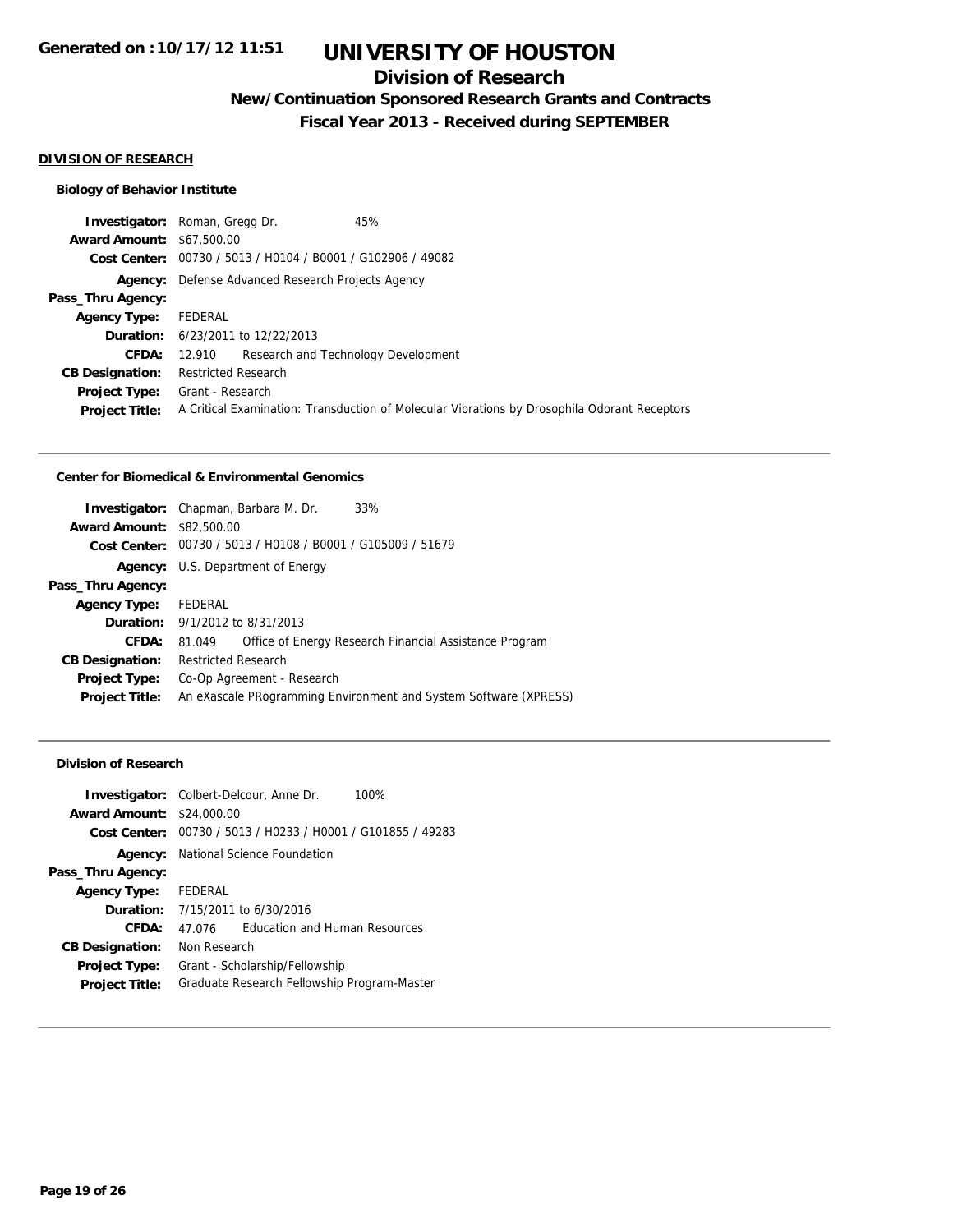## **Division of Research**

**New/Continuation Sponsored Research Grants and Contracts**

**Fiscal Year 2013 - Received during SEPTEMBER**

#### **DIVISION OF RESEARCH**

### **Institute for Molecular Design**

|                                  | 10%<br><b>Investigator:</b> Cheung, Margaret Dr.                      |
|----------------------------------|-----------------------------------------------------------------------|
| <b>Award Amount: \$33,411.20</b> |                                                                       |
|                                  | Cost Center: 00730 / 5013 / H0112 / B0001 / G102142 / 49699           |
| Agency:                          | National Institute of General Medical Sciences                        |
| Pass_Thru Agency:                |                                                                       |
| <b>Agency Type:</b>              | FEDERAL                                                               |
|                                  | <b>Duration:</b> 9/30/2011 to 8/31/2013                               |
| CFDA:                            | Pharmacology, Physiology, and Biological Chemistry Research<br>93.859 |
| <b>CB Designation:</b>           | <b>Restricted Research</b>                                            |
| <b>Project Type:</b>             | Grant - Research                                                      |
| <b>Project Title:</b>            | Manipulating Signaling Proteins for Target Binding and Recognition    |
|                                  |                                                                       |

#### **TcSUH**

| <b>Investigator:</b> Bassler, Kevin E. Dr. |                  |                                                             | 40%                                                                    |
|--------------------------------------------|------------------|-------------------------------------------------------------|------------------------------------------------------------------------|
| <b>Award Amount: \$85,406.00</b>           |                  |                                                             |                                                                        |
|                                            |                  | Cost Center: 00730 / 5013 / H0112 / B0001 / G104652 / 51665 |                                                                        |
|                                            |                  | <b>Agency:</b> National Science Foundation                  |                                                                        |
| Pass_Thru Agency:                          |                  |                                                             |                                                                        |
| Agency Type: FEDERAL                       |                  |                                                             |                                                                        |
| <b>Duration:</b> 9/1/2012 to 8/31/2015     |                  |                                                             |                                                                        |
| <b>CFDA:</b>                               | 47.049           | Mathematical and Physical Sciences                          |                                                                        |
| <b>CB Designation:</b> Restricted Research |                  |                                                             |                                                                        |
| Project Type:                              | Grant - Research |                                                             |                                                                        |
| <b>Project Title:</b>                      |                  |                                                             | Symmetry in the Structure and Dynamics of Complex Networks and Systems |
|                                            |                  |                                                             |                                                                        |

#### **Texas Learning/Computation Center**

| <b>Award Amount: \$29,999.97</b>              | 3%<br><b>Investigator:</b> Mehta, Paras Dr.<br>Cost Center: 00730 / 5013 / H0500 / B0001 / G103586 / 49817                  |  |
|-----------------------------------------------|-----------------------------------------------------------------------------------------------------------------------------|--|
|                                               | <b>Agency:</b> Centers for Disease Control                                                                                  |  |
| Pass_Thru Agency:                             |                                                                                                                             |  |
| <b>Agency Type:</b>                           | FEDERAL                                                                                                                     |  |
|                                               | <b>Duration:</b> 9/30/2011 to 9/29/2013                                                                                     |  |
| <b>CFDA:</b>                                  | 93.535 Affordable Care Act (ACA) Childhood Obesity Research Demonstration                                                   |  |
| <b>CB Designation:</b>                        | <b>Restricted Research</b>                                                                                                  |  |
| <b>Project Type:</b><br><b>Project Title:</b> | Grant - Research<br>Best Evaluation Tools & Techniques for Effective Recommendations for Policies (BETTER Policy Decisions) |  |
|                                               |                                                                                                                             |  |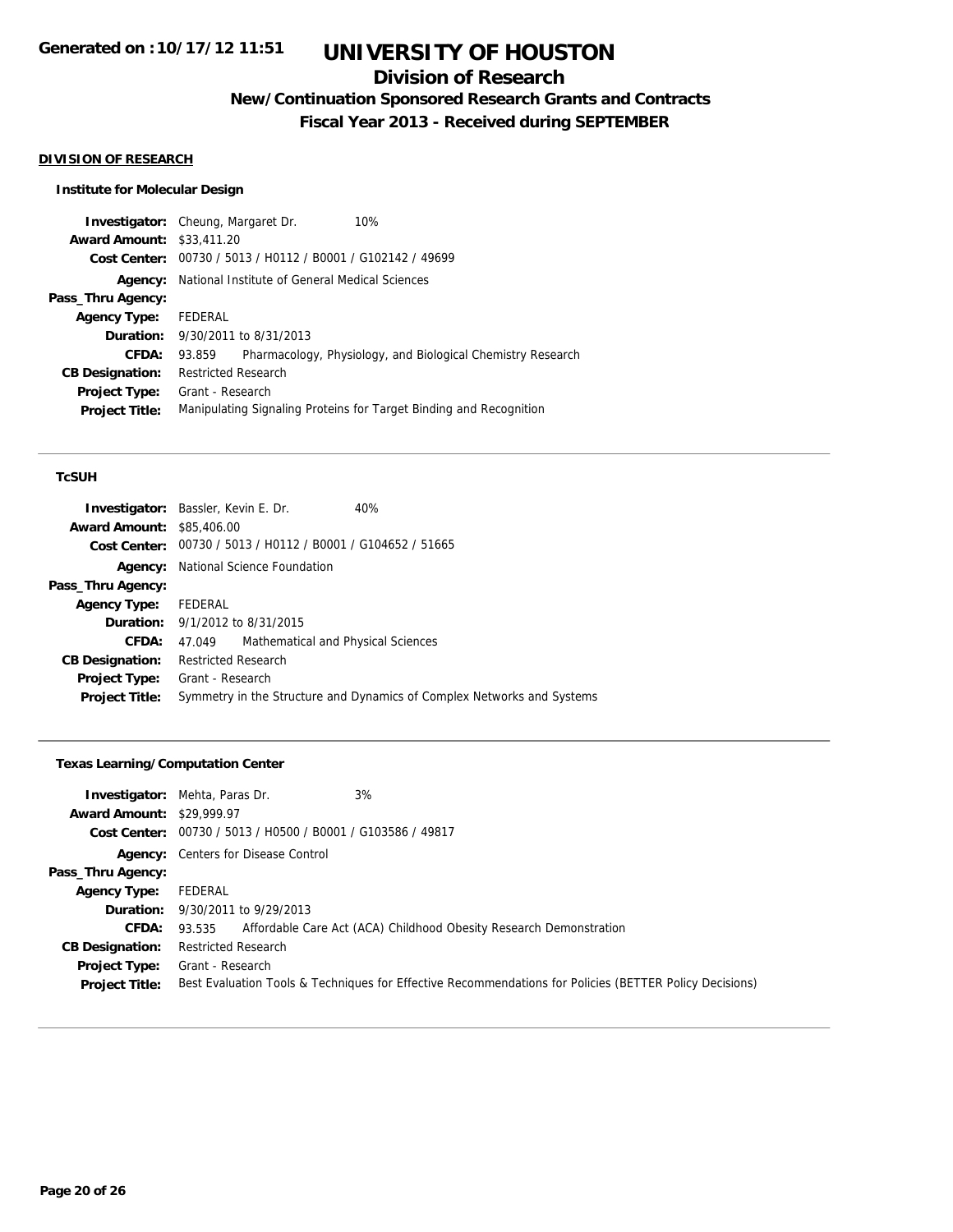## **Division of Research**

**New/Continuation Sponsored Research Grants and Contracts**

**Fiscal Year 2013 - Received during SEPTEMBER**

#### **DIVISION OF RESEARCH**

### **Texas Learning/Computation Center**

|                                  | 25%<br><b>Investigator:</b> Cheung, Margaret Dr.                      |  |  |
|----------------------------------|-----------------------------------------------------------------------|--|--|
| <b>Award Amount: \$83,528,00</b> |                                                                       |  |  |
|                                  | Cost Center: 00730 / 5013 / H0112 / B0001 / G102142 / 49699           |  |  |
| Agency:                          | National Institute of General Medical Sciences                        |  |  |
| Pass_Thru Agency:                |                                                                       |  |  |
| <b>Agency Type:</b>              | FEDERAL                                                               |  |  |
|                                  | <b>Duration:</b> 9/30/2011 to 8/31/2013                               |  |  |
| CFDA:                            | Pharmacology, Physiology, and Biological Chemistry Research<br>93.859 |  |  |
| <b>CB Designation:</b>           | <b>Restricted Research</b>                                            |  |  |
| Project Type:                    | Grant - Research                                                      |  |  |
| <b>Project Title:</b>            | Manipulating Signaling Proteins for Target Binding and Recognition    |  |  |

| <b>Investigator:</b> Tian, Siva Dr. | 10%                                                                                         |  |  |
|-------------------------------------|---------------------------------------------------------------------------------------------|--|--|
| <b>Award Amount: \$2,457.90</b>     |                                                                                             |  |  |
|                                     | Cost Center: 00730 / 5013 / H0288 / B0001 / G104505 / 51659                                 |  |  |
| Agency:                             | National Science Foundation                                                                 |  |  |
| Pass_Thru Agency:                   |                                                                                             |  |  |
| <b>Agency Type:</b>                 | FEDERAL                                                                                     |  |  |
|                                     | <b>Duration:</b> 9/1/2012 to 8/31/2015                                                      |  |  |
| <b>CFDA:</b>                        | Mathematical and Physical Sciences<br>47.049                                                |  |  |
| <b>CB Designation:</b>              | <b>Restricted Research</b>                                                                  |  |  |
| <b>Project Type:</b>                | Grant - Research                                                                            |  |  |
| <b>Project Title:</b>               | Collaborative Research: New Developments for Analysis of Two-Way Structured Functional Data |  |  |

### **Texas Obesity Research Center**

| 6%<br><b>Investigator:</b> Layne, Charles S. Dr.                                                        |
|---------------------------------------------------------------------------------------------------------|
| <b>Award Amount: \$59,999.94</b>                                                                        |
| Cost Center: 00730 / 5013 / H0500 / B0001 / G103586 / 49817                                             |
| <b>Agency:</b> Centers for Disease Control                                                              |
|                                                                                                         |
| FEDERAL                                                                                                 |
| <b>Duration:</b> 9/30/2011 to 9/29/2013                                                                 |
| Affordable Care Act (ACA) Childhood Obesity Research Demonstration<br>93.535                            |
| <b>Restricted Research</b>                                                                              |
| Grant - Research                                                                                        |
| Best Evaluation Tools & Techniques for Effective Recommendations for Policies (BETTER Policy Decisions) |
|                                                                                                         |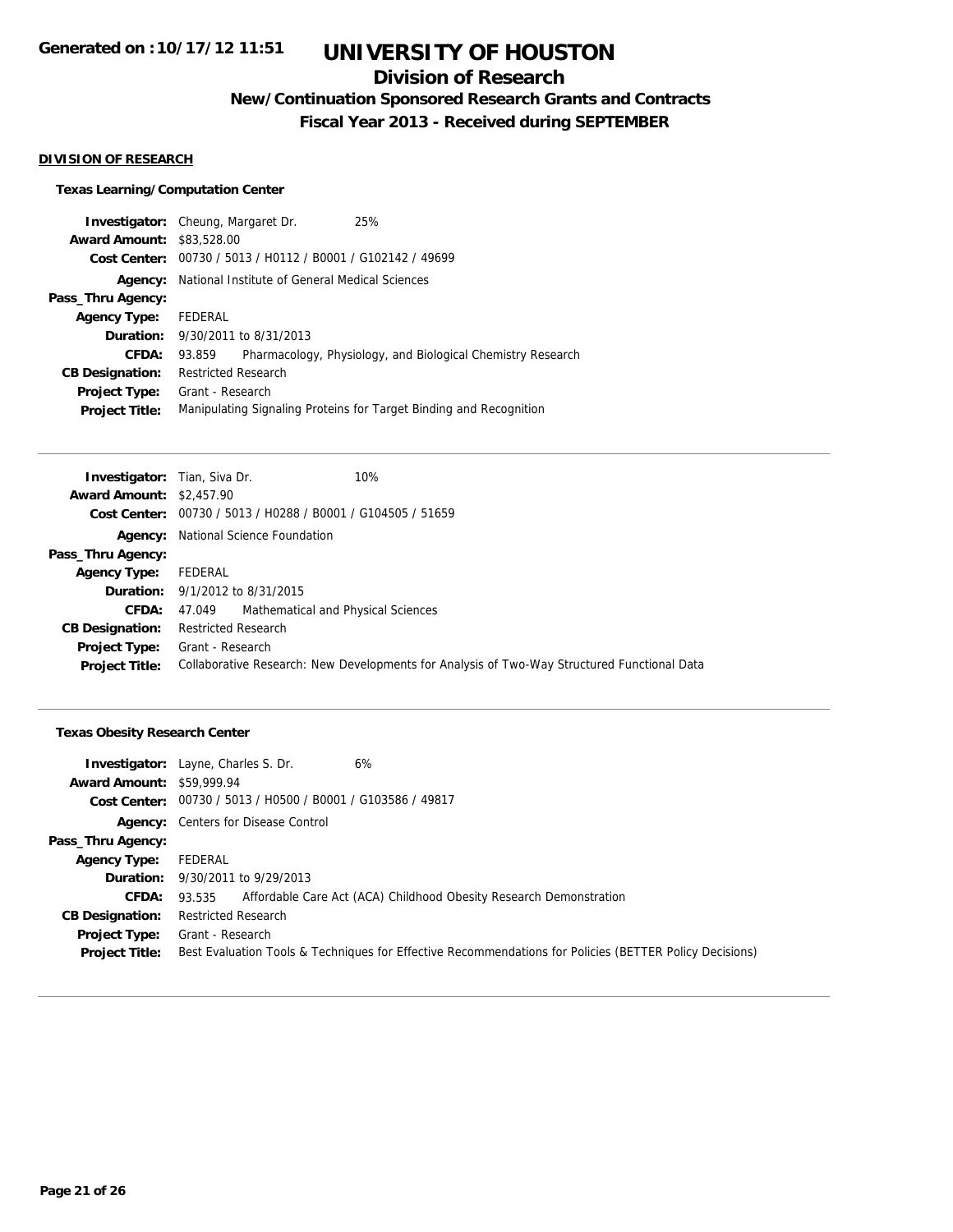## **Division of Research**

# **New/Continuation Sponsored Research Grants and Contracts**

**Fiscal Year 2013 - Received during SEPTEMBER**

### **DIVISION OF RESEARCH**

### **Texas Obesity Research Center**

|                                  | 8.5%<br><b>Investigator:</b> Ledoux, Tracey Dr.                                                         |
|----------------------------------|---------------------------------------------------------------------------------------------------------|
| <b>Award Amount: \$84,999.92</b> |                                                                                                         |
|                                  | Cost Center: 00730 / 5013 / H0500 / B0001 / G103586 / 49817                                             |
|                                  | <b>Agency:</b> Centers for Disease Control                                                              |
| Pass_Thru Agency:                |                                                                                                         |
| <b>Agency Type:</b>              | FEDERAL                                                                                                 |
|                                  | <b>Duration:</b> 9/30/2011 to 9/29/2013                                                                 |
| <b>CFDA:</b>                     | 93.535 Affordable Care Act (ACA) Childhood Obesity Research Demonstration                               |
| <b>CB Designation:</b>           | <b>Restricted Research</b>                                                                              |
| Project Type:                    | Grant - Research                                                                                        |
| <b>Project Title:</b>            | Best Evaluation Tools & Techniques for Effective Recommendations for Policies (BETTER Policy Decisions) |

|                                   | 11%<br><b>Investigator:</b> Lee, Rebecca Dr.                                                            |
|-----------------------------------|---------------------------------------------------------------------------------------------------------|
| <b>Award Amount: \$109,999.89</b> |                                                                                                         |
|                                   | Cost Center: 00730 / 5013 / H0500 / B0001 / G103586 / 49817                                             |
|                                   | <b>Agency:</b> Centers for Disease Control                                                              |
| Pass_Thru Agency:                 |                                                                                                         |
| <b>Agency Type:</b>               | FEDERAL                                                                                                 |
|                                   | <b>Duration:</b> 9/30/2011 to 9/29/2013                                                                 |
| <b>CFDA:</b>                      | Affordable Care Act (ACA) Childhood Obesity Research Demonstration<br>93.535                            |
| <b>CB Designation:</b>            | <b>Restricted Research</b>                                                                              |
| Project Type:                     | Grant - Research                                                                                        |
| <b>Project Title:</b>             | Best Evaluation Tools & Techniques for Effective Recommendations for Policies (BETTER Policy Decisions) |

| <b>Award Amount: \$124,999.88</b> | 12.5%<br><b>Investigator:</b> Bhargava, Alok Dr.<br>Cost Center: 00730 / 5013 / H0500 / B0001 / G103586 / 49817 |
|-----------------------------------|-----------------------------------------------------------------------------------------------------------------|
|                                   | <b>Agency:</b> Centers for Disease Control                                                                      |
| Pass_Thru Agency:                 |                                                                                                                 |
| <b>Agency Type:</b>               | FEDERAL                                                                                                         |
|                                   | <b>Duration:</b> 9/30/2011 to 9/29/2013                                                                         |
| <b>CFDA:</b>                      | Affordable Care Act (ACA) Childhood Obesity Research Demonstration<br>93.535                                    |
| <b>CB Designation:</b>            | <b>Restricted Research</b>                                                                                      |
| Project Type:                     | Grant - Research                                                                                                |
| <b>Project Title:</b>             | Best Evaluation Tools & Techniques for Effective Recommendations for Policies (BETTER Policy Decisions)         |
|                                   |                                                                                                                 |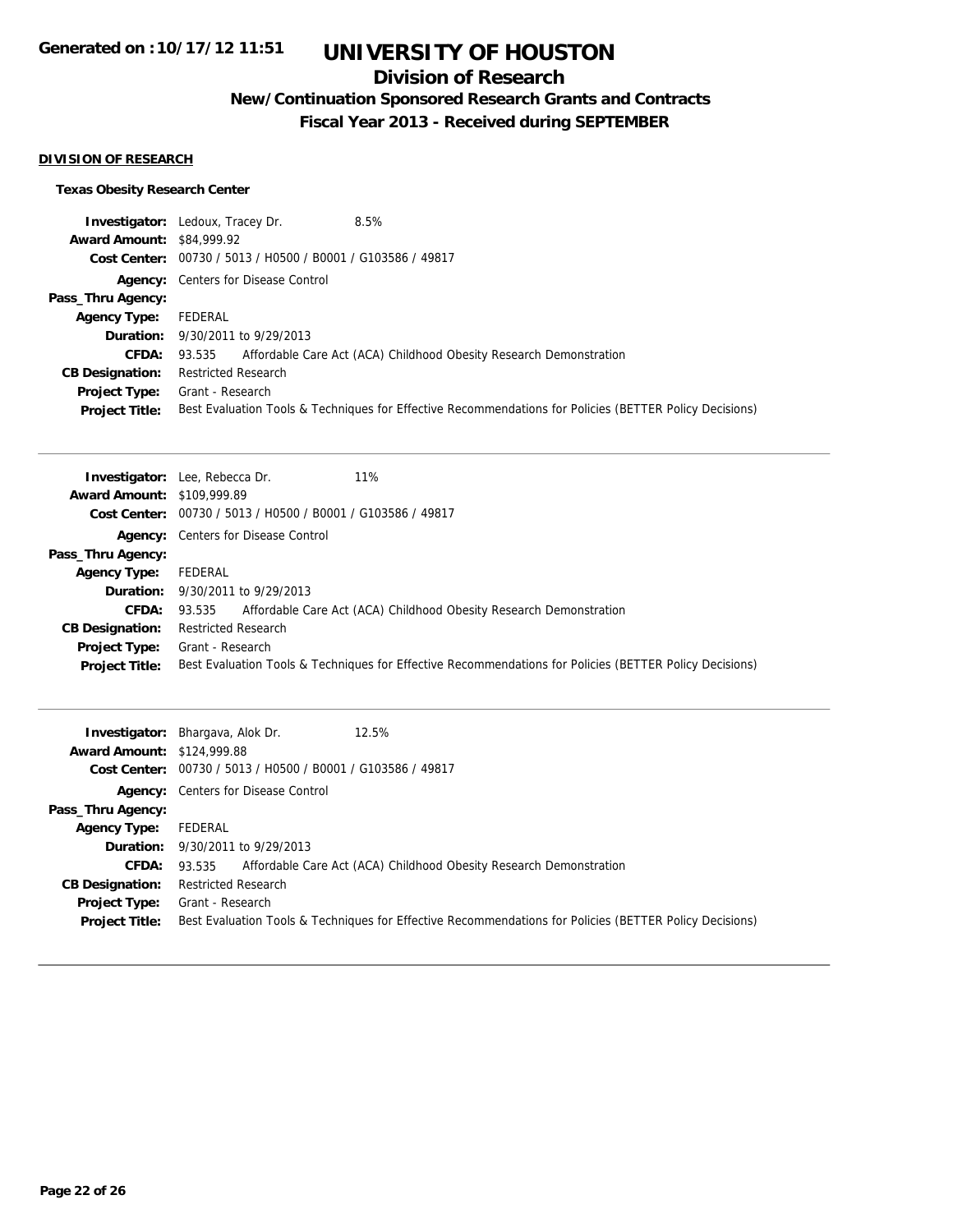## **Division of Research**

**New/Continuation Sponsored Research Grants and Contracts**

**Fiscal Year 2013 - Received during SEPTEMBER**

### **DIVISION OF RESEARCH**

### **Texas Obesity Research Center**

|                                   | 21.5%<br><b>Investigator:</b> O'Connor, Daniel Dr.                                                      |
|-----------------------------------|---------------------------------------------------------------------------------------------------------|
| <b>Award Amount: \$214,999.79</b> |                                                                                                         |
|                                   | Cost Center: 00730 / 5013 / H0500 / B0001 / G103586 / 49817                                             |
|                                   | <b>Agency:</b> Centers for Disease Control                                                              |
| Pass_Thru Agency:                 |                                                                                                         |
| <b>Agency Type:</b> FEDERAL       |                                                                                                         |
|                                   | <b>Duration:</b> 9/30/2011 to 9/29/2013                                                                 |
|                                   | <b>CFDA:</b> 93.535 Affordable Care Act (ACA) Childhood Obesity Research Demonstration                  |
| <b>CB Designation:</b>            | <b>Restricted Research</b>                                                                              |
| <b>Project Type:</b>              | Grant - Research                                                                                        |
| <b>Project Title:</b>             | Best Evaluation Tools & Techniques for Effective Recommendations for Policies (BETTER Policy Decisions) |

| <b>Investigator:</b> Lee, Rebecca Dr. |                                                         |                                                             | 34%                                  |
|---------------------------------------|---------------------------------------------------------|-------------------------------------------------------------|--------------------------------------|
| <b>Award Amount: \$17,000.00</b>      |                                                         |                                                             |                                      |
|                                       |                                                         | Cost Center: 00730 / 5013 / H0500 / B0001 / G102987 / 49668 |                                      |
|                                       | <b>Agency:</b> National Institutes of Health            |                                                             |                                      |
| Pass_Thru Agency:                     |                                                         |                                                             |                                      |
| <b>Agency Type:</b>                   | FEDERAL                                                 |                                                             |                                      |
|                                       |                                                         | <b>Duration:</b> $9/23/2011$ to $8/31/2013$                 |                                      |
| CFDA:                                 | 93.393                                                  |                                                             | Cancer Cause and Prevention Research |
| <b>CB Designation:</b>                | <b>Restricted Research</b>                              |                                                             |                                      |
| Project Type:                         | Grant - Research                                        |                                                             |                                      |
| <b>Project Title:</b>                 | Multinational Collaboration to Increase PA in Hispanics |                                                             |                                      |
|                                       |                                                         |                                                             |                                      |

|                                                             |                                             | 33%                                                                                                                                                                                                                                                  |
|-------------------------------------------------------------|---------------------------------------------|------------------------------------------------------------------------------------------------------------------------------------------------------------------------------------------------------------------------------------------------------|
|                                                             |                                             |                                                                                                                                                                                                                                                      |
| Cost Center: 00730 / 5013 / H0500 / B0001 / G102987 / 49668 |                                             |                                                                                                                                                                                                                                                      |
|                                                             |                                             |                                                                                                                                                                                                                                                      |
|                                                             |                                             |                                                                                                                                                                                                                                                      |
|                                                             |                                             |                                                                                                                                                                                                                                                      |
|                                                             |                                             |                                                                                                                                                                                                                                                      |
| 93.393                                                      |                                             |                                                                                                                                                                                                                                                      |
|                                                             |                                             |                                                                                                                                                                                                                                                      |
| Grant - Research                                            |                                             |                                                                                                                                                                                                                                                      |
|                                                             |                                             |                                                                                                                                                                                                                                                      |
|                                                             | <b>Award Amount: \$16,500.00</b><br>FEDERAL | <b>Investigator:</b> O'Connor, Daniel Dr.<br><b>Agency:</b> National Institutes of Health<br>9/23/2011 to 8/31/2013<br>Cancer Cause and Prevention Research<br><b>Restricted Research</b><br>Multinational Collaboration to Increase PA in Hispanics |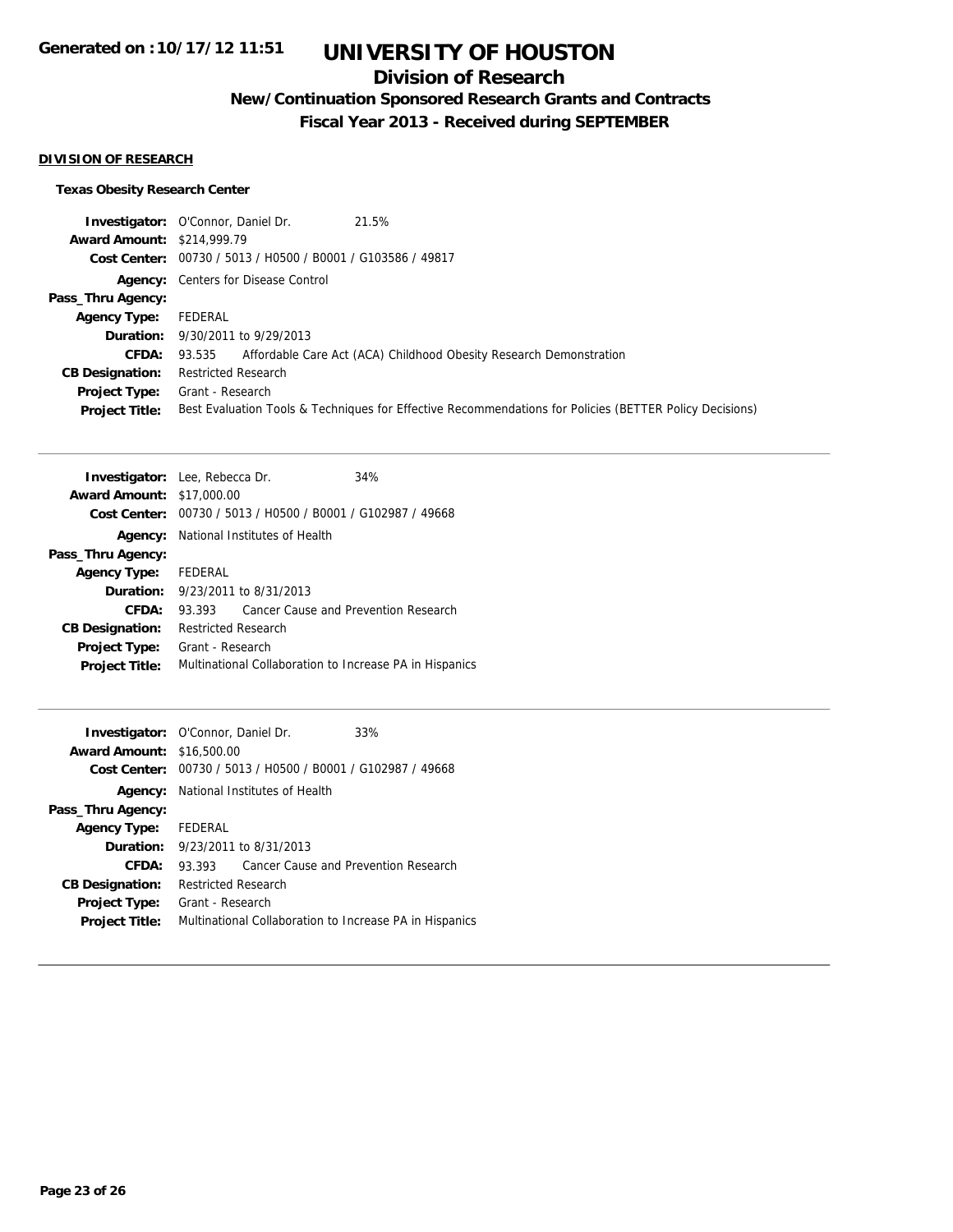## **Division of Research**

**New/Continuation Sponsored Research Grants and Contracts**

**Fiscal Year 2013 - Received during SEPTEMBER**

#### **DIVISION OF RESEARCH**

#### **Texas Obesity Research Center**

**Investigator:** Layne, Charles S. Dr. 33% **Award Amount:** \$16,500.00 **Cost Center:** 00730 / 5013 / H0500 / B0001 / G102987 / 49668 **Agency:** National Institutes of Health **Pass\_Thru Agency: Agency Type:** FEDERAL **Duration:** 9/23/2011 to 8/31/2013 **CFDA:** 93.393 Cancer Cause and Prevention Research **CB Designation:** Restricted Research **Project Type:** Grant - Research **Project Title:** Multinational Collaboration to Increase PA in Hispanics

#### **TIMES**

|                                   | <b>Investigator:</b> Mehta, Paras Dr.<br>21%                                                            |
|-----------------------------------|---------------------------------------------------------------------------------------------------------|
| <b>Award Amount: \$209,999.79</b> |                                                                                                         |
|                                   | Cost Center: 00730 / 5013 / H0500 / B0001 / G103586 / 49817                                             |
|                                   | <b>Agency:</b> Centers for Disease Control                                                              |
| Pass_Thru Agency:                 |                                                                                                         |
| <b>Agency Type:</b>               | FEDERAL                                                                                                 |
|                                   | <b>Duration:</b> 9/30/2011 to 9/29/2013                                                                 |
| <b>CFDA:</b>                      | 93.535 Affordable Care Act (ACA) Childhood Obesity Research Demonstration                               |
| <b>CB Designation:</b>            | <b>Restricted Research</b>                                                                              |
| Project Type:                     | Grant - Research                                                                                        |
| <b>Project Title:</b>             | Best Evaluation Tools & Techniques for Effective Recommendations for Policies (BETTER Policy Decisions) |
|                                   |                                                                                                         |

| <b>Investigator:</b> Tian, Siva Dr. | 45%                                                                                         |
|-------------------------------------|---------------------------------------------------------------------------------------------|
| <b>Award Amount: \$11,060.55</b>    |                                                                                             |
|                                     | Cost Center: 00730 / 5013 / H0288 / B0001 / G104505 / 51659                                 |
|                                     | <b>Agency:</b> National Science Foundation                                                  |
| Pass_Thru Agency:                   |                                                                                             |
| <b>Agency Type:</b>                 | FEDERAL                                                                                     |
|                                     | <b>Duration:</b> 9/1/2012 to 8/31/2015                                                      |
| <b>CFDA:</b>                        | 47.049 Mathematical and Physical Sciences                                                   |
| <b>CB Designation:</b>              | <b>Restricted Research</b>                                                                  |
| <b>Project Type:</b>                | Grant - Research                                                                            |
| <b>Project Title:</b>               | Collaborative Research: New Developments for Analysis of Two-Way Structured Functional Data |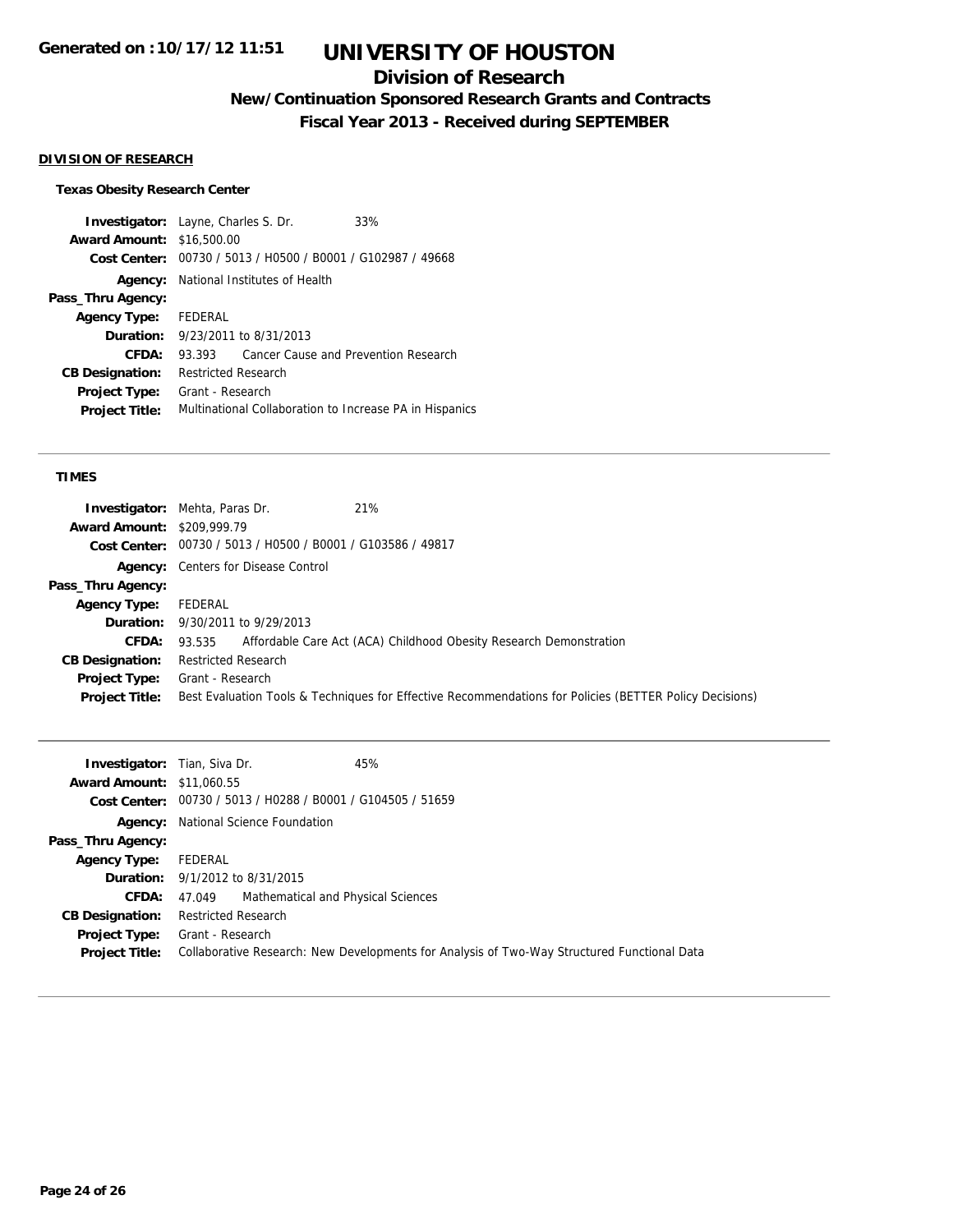## **Division of Research**

**New/Continuation Sponsored Research Grants and Contracts**

**Fiscal Year 2013 - Received during SEPTEMBER**

#### **GRADUATE COLLEGE OF SOCIAL WORK**

#### **Center for Health Equities & Evaluation Research**

**Investigator:** Torres, Isabel Dr. 100% **Award Amount:** \$150,359.00 **Cost Center:** 00730 / 5013 / H0662 / B0001 / G103309 / 48641 **Agency:** National Cancer Institute **Pass\_Thru Agency: Agency Type:** FEDERAL **Duration:** 2/1/2011 to 8/31/2015 **CFDA:** 93.398 Cancer Research Manpower **CB Designation:** Restricted Research **Project Type:** Grant - Research **Project Title:** End-of-life Treatment Preferences of Latino Medicare Beneficiaries with Cancer

#### **Child & Family for Innovative Research**

|                                 | 1%<br><b>Investigator:</b> Kao, Dennis Dr.                  |                                                                                                         |
|---------------------------------|-------------------------------------------------------------|---------------------------------------------------------------------------------------------------------|
| <b>Award Amount: \$9,999.99</b> |                                                             |                                                                                                         |
|                                 | Cost Center: 00730 / 5013 / H0500 / B0001 / G103586 / 49817 |                                                                                                         |
|                                 | <b>Agency:</b> Centers for Disease Control                  |                                                                                                         |
| Pass_Thru Agency:               |                                                             |                                                                                                         |
| <b>Agency Type:</b>             | FEDERAL                                                     |                                                                                                         |
|                                 | <b>Duration:</b> 9/30/2011 to 9/29/2013                     |                                                                                                         |
|                                 |                                                             | <b>CFDA:</b> 93.535 Affordable Care Act (ACA) Childhood Obesity Research Demonstration                  |
| <b>CB Designation:</b>          | <b>Restricted Research</b>                                  |                                                                                                         |
| Project Type:                   | Grant - Research                                            |                                                                                                         |
| <b>Project Title:</b>           |                                                             | Best Evaluation Tools & Techniques for Effective Recommendations for Policies (BETTER Policy Decisions) |
|                                 |                                                             |                                                                                                         |

#### **SENIOR V.P. FOR ACADEMIC AFFAIRS AND PROVOST**

#### **Learning and Assessment Services**

|                                   | <b>Investigator:</b> Anderson, Franklin J. Mr.<br>100%      |
|-----------------------------------|-------------------------------------------------------------|
| <b>Award Amount: \$301,376.00</b> |                                                             |
|                                   | Cost Center: 00730 / 5013 / H0219 / A0001 / G100798 / 47172 |
|                                   | <b>Agency:</b> U.S. Department of Education                 |
| Pass_Thru Agency:                 |                                                             |
| <b>Agency Type:</b>               | FEDERAL                                                     |
|                                   | <b>Duration:</b> $9/1/2010$ to $8/31/2013$                  |
| CFDA:                             | TRIO - Student Support Services<br>84.042                   |
| <b>CB Designation:</b>            | Non Research                                                |
| <b>Project Type:</b>              | Grant - Instruction                                         |
| <b>Project Title:</b>             | Student Support Services (The Challenger Program)           |